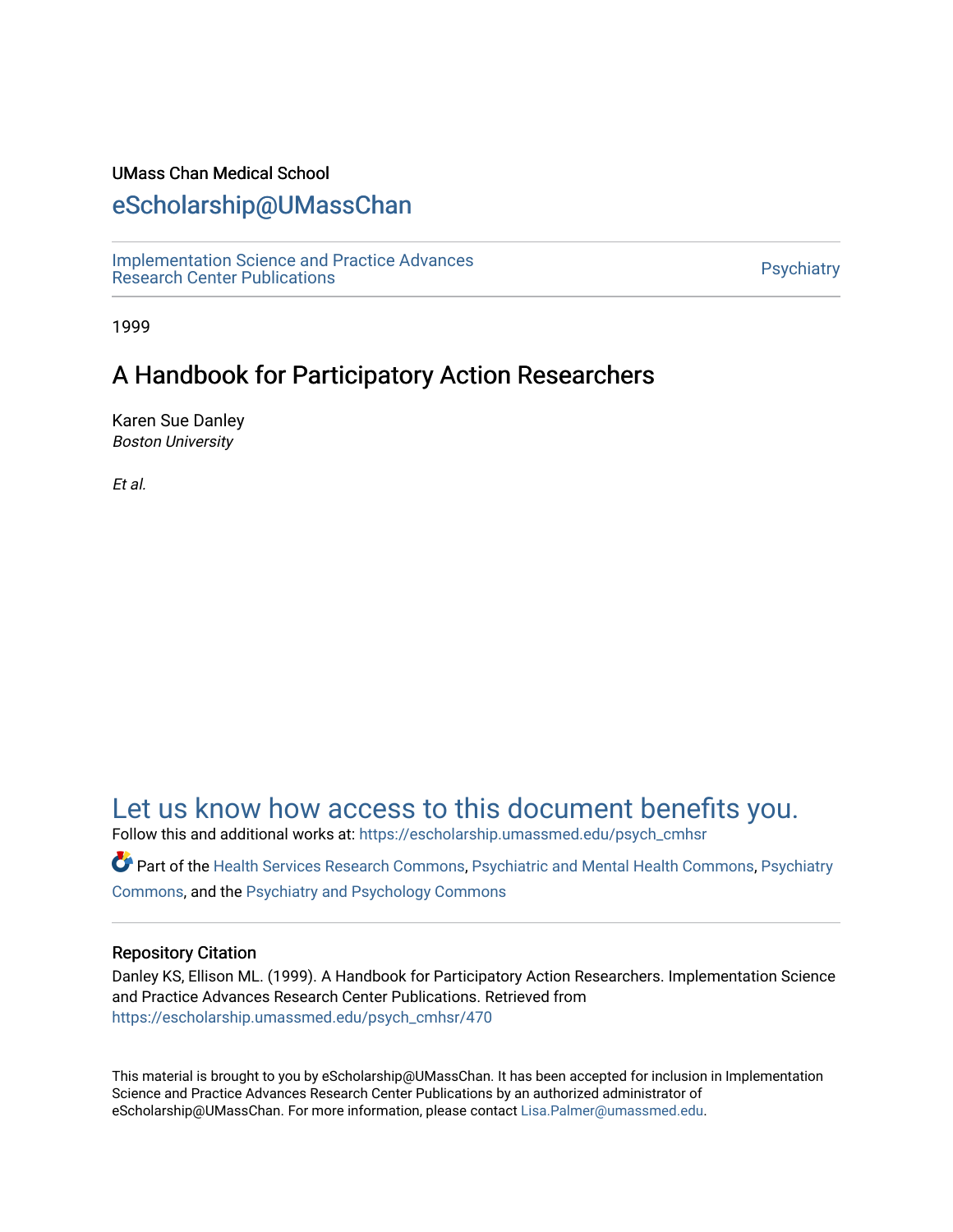# *A Handbook for*  **PARTICIPATORY ACTION RESEARCHERS**

Karen Danley, PhD Marsha Langer Ellison, PhD



Center for Psychiatric Rehabilitation Sargent College of Health and Rehabilitation Sciences Boston University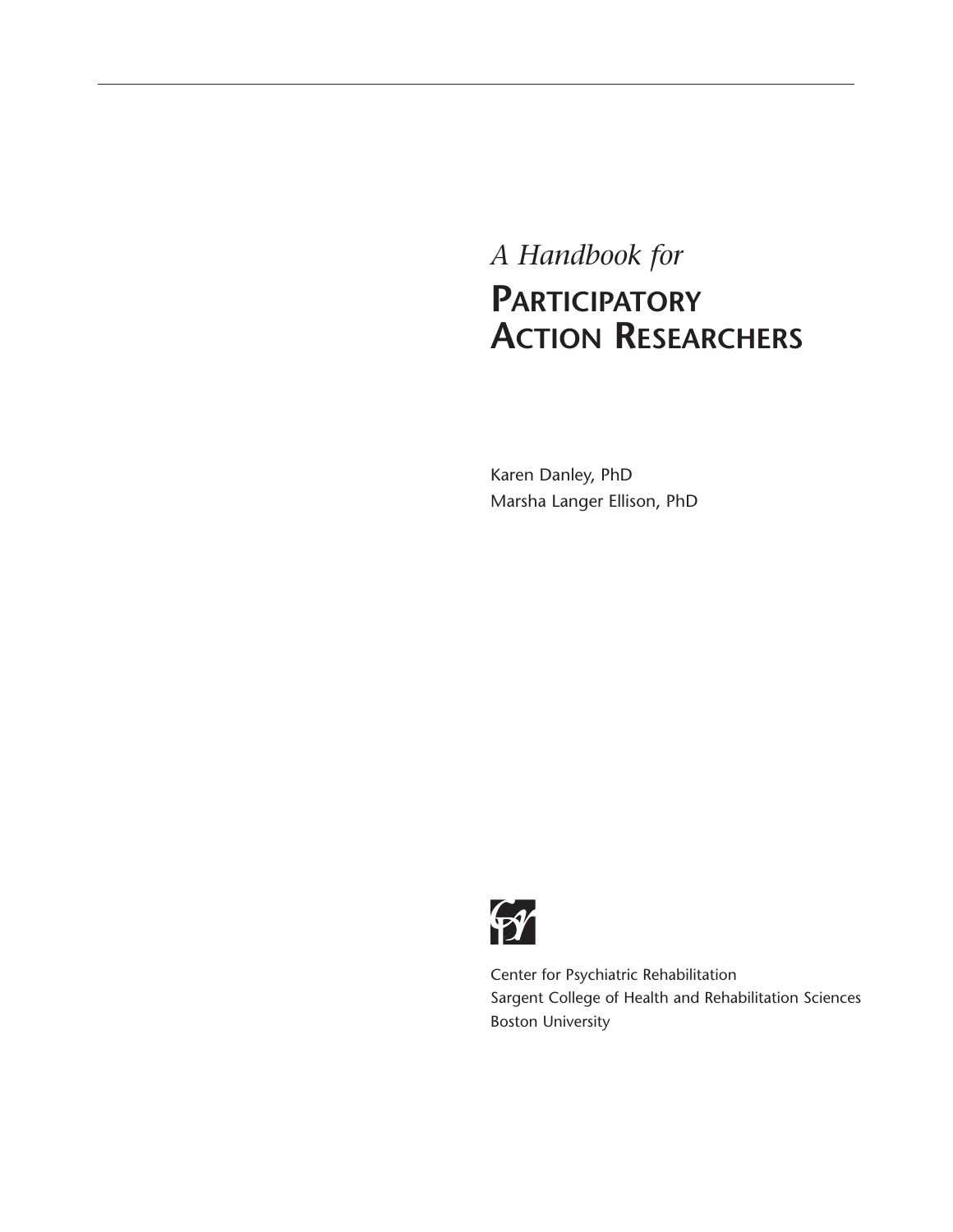Copyright © 1999 Center for Psychiatric Rehabilitation, Trustees of Boston University.

All rights reserved. No part of this publication may be reproduced or transmitted in any form or by any means, electronic or mechanical, including photocopying, recording, or any information storage or retrieval system without permission in writing from the publisher.

This work was developed by the Center for Psychiatric Rehabilitation, Sargent College of Health and Rehabilitation Sciences, Boston University, with funds provided by the National Institute on Disability and Rehabilitation Research. The Center is supported in part by the Center for Mental Health Services and the National Institute on Disability and Rehabilitation Research.

Center for Psychiatric Rehabilitation Sargent College of Health and Rehabilitation Sciences Boston University 940 Commonwealth Avenue West Boston, MA 02215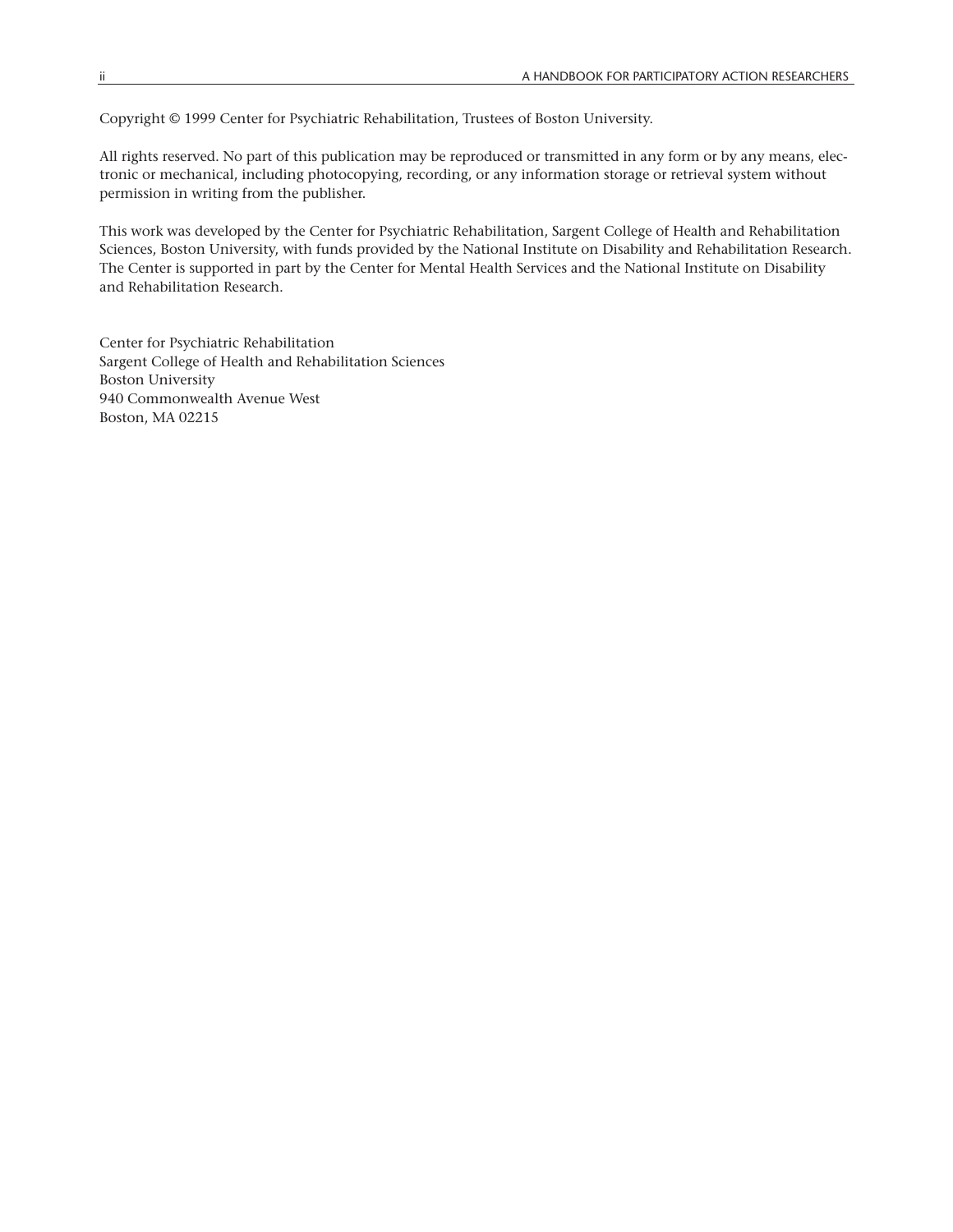# **CONTENTS**

| <b>CHAPTER ONE:</b>   | AN INTRODUCTION TO PARTICIPATORY ACTION RESEARCH<br>1         |
|-----------------------|---------------------------------------------------------------|
|                       |                                                               |
|                       |                                                               |
|                       |                                                               |
|                       |                                                               |
|                       |                                                               |
|                       |                                                               |
|                       | Problems Associated with PAR and Some Solutions 4             |
| <b>CHAPTER TWO:</b>   | 7<br><b>OPERATIONAL PRINCIPLES AND STRATEGIES</b>             |
|                       |                                                               |
|                       |                                                               |
|                       |                                                               |
|                       | Recruiting and Selecting Research Team Members 10             |
|                       |                                                               |
|                       |                                                               |
|                       |                                                               |
| <b>CHAPTER THREE:</b> | <b>SOME FINAL THOUGHTS</b><br>21                              |
|                       | Observations of Team Members with Psychiatric Disabilities 21 |
|                       |                                                               |
|                       |                                                               |
|                       |                                                               |
|                       |                                                               |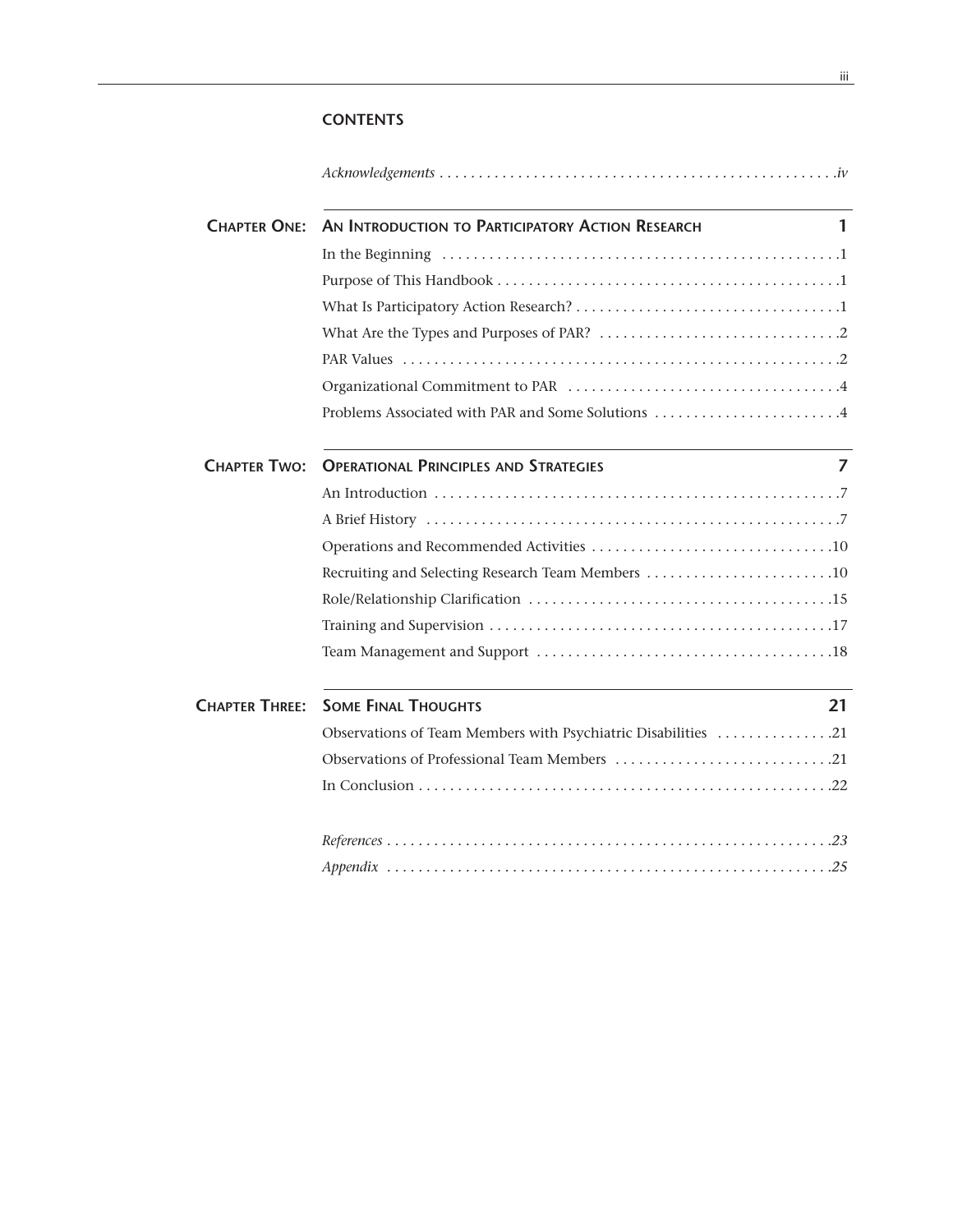# **ACKNOWLEDGMENTS**

The authors wish to acknowledge the efforts of the members of our Participatory Action Research Team, whose labor was the source of our learning and this handbook. They are:

Gloria Fay Dickerson Thomas A. Emmet Victoria Palmer-Erbs Cheryl Gagne Allison Kehne Martin Koehler Pamela J. Kramer Mark M. Miller Sharon Morgan Jacqueline Ramseur Anne Sullivan Harvey Towers Robert Walker, Jr.

Many thanks are also due to Dr. William A. Anthony, Executive Director of the Center. It is Dr. Anthony's leadership that has established a core set of Center values which reflect those intrinsic to PAR and which served as fertile ground for our PAR project. We are grateful to Dr. E. Sally Rogers, Director of Research at the Center, who provided expertise and guidance that helped maintain project integrity. Additionally, Jessica Jonikas of the National Research and Training Center on Psychiatric Disability provided numerous and very helpful suggestions.

The authors also gratefully acknowledge the National Institute on Disability and Rehabilitation Research (NIDRR), the source of funding for this project (Grant # 133G20070). NIDRR has pioneered the use of PAR in federal research projects, thus enhancing the probability that potential beneficiaries of funded research have access to the creation and implementation of relevant research initiatives.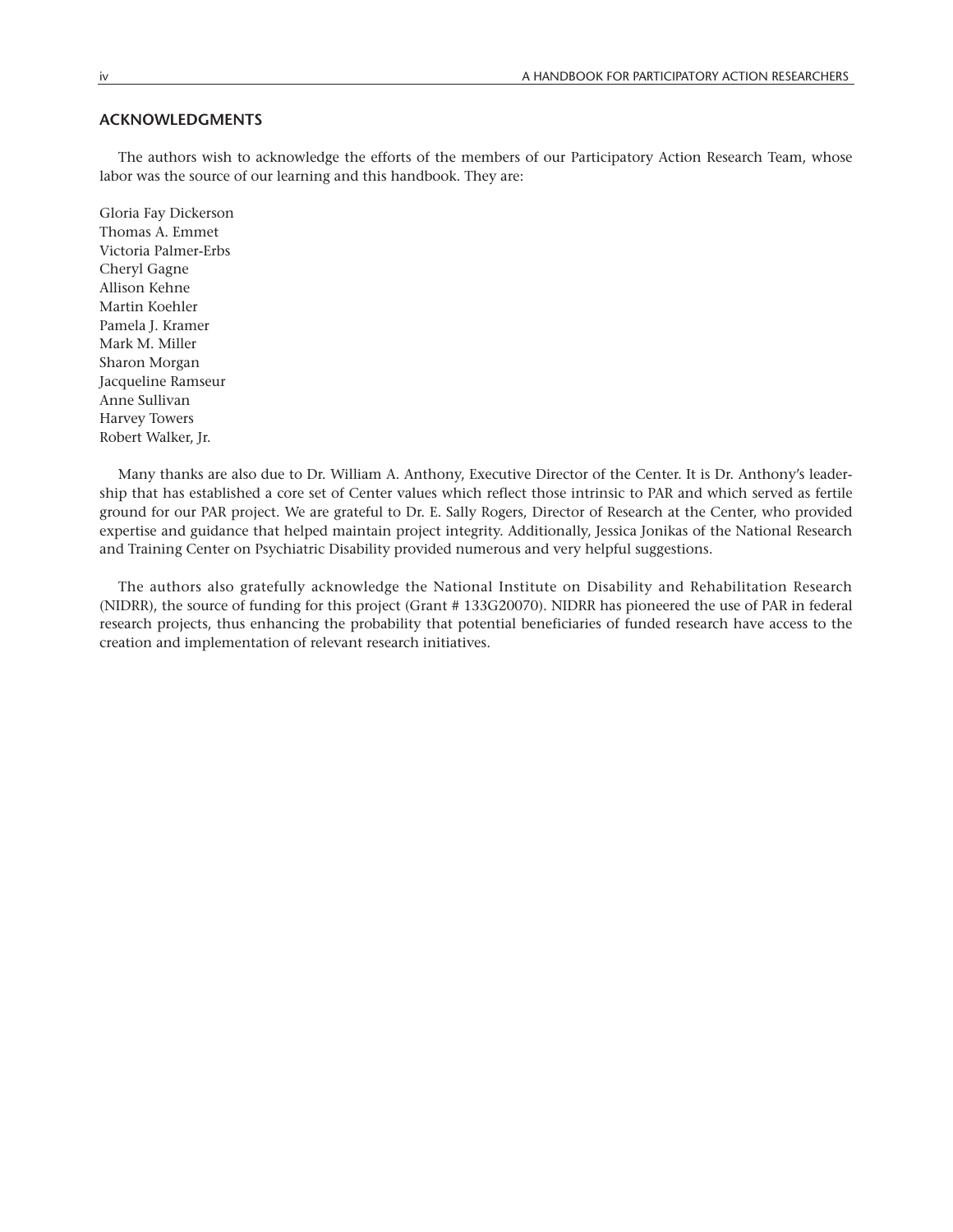# *An Introduction to Participatory Action Research CHAPTER 1*

#### **IN THE BEGINNING**

Our Participatory Action Research (PAR) project originated as a field initiated research grant funded by the National Institute on Disability and Rehabilitation Research (Grant # H133G20070). A primary goal was to investigate the feasibility, methodology, and success of implementing Participatory Action Research (PAR) with people who have psychiatric disabilities. PAR was the research method used to investigate the career paths of people with psychiatric disabilities. The subjects of the investigation were 50 people who had received career development services from the Center for Psychiatric Rehabilitation 5 to 8 years earlier. At the start of the project the authors envisioned culling a team of people from the pool of 50 participants to collaborate in a qualitative exploration of their vocational development since receiving services. While conducting this exploration the authors also intended to explore and evaluate the functioning of the PAR methodology.

# **PURPOSE OF THIS HANDBOOK**

This handbook provides some guidelines for conducting one model of PAR with people who have psychiatric disabilities. It evolves from our investigation into and experience of PAR that is extrapolated into generic principles and strategies. Many of the examples and learnings offered are drawn from this particular experience of PAR in a singular environment and context. Therefore, it must be emphasized that while we have used this experience to suggest procedures for how to do PAR, this is not a "cookbook" for how PAR can be done. PAR will vary according to context, the research undertaken, and of course the predilection and composition of the PAR research team itself. Whenever possible, the handbook offers suggestions on how the principles and strategies that are outlined might be modified to respond to different operating conditions.

We also wish to emphasize that this PAR experience pertains directly to working with people who have psychiatric disabilities. A number of points made are particularly important in light of the nature and lived experience of psychiatric disability, e.g., the frequent consequences of distrust, disenfranchisement, and powerlessness. Nonetheless, we believe that the strategies described are generic enough that the handbook can be applied to virtually any PAR endeavor both with people who have other disabilities or those with no disabilities.

## **WHAT IS PARTICIPATORY ACTION RESEARCH?**

Participatory Action Research (PAR) refers to a research method, typically concerned with organizational self-assessment, in which the subjects of the study "participate with the professional researcher throughout the research process, from the initial design to the final presentation of the results and discussion of their action implications" (Whyte, 1989).

There are several roots to contemporary applications of PAR and each shed light on its unique features. First is the term "action research." This refers to investigations of strategies or principles that can explain or improve a situation. It is linked with evaluation research in its aim to uncover problems or strengths that can be used to better develop an organization or service. It will typically result in "action steps" that are context bound rather than in developing or testing theory that can be generalized.

Another root, "participatory research," emphasizes that stakeholders in the research outcome must participate in the research process. Stakeholders are needed to ensure that the "outside" research professionals do not misconstrue or render meaningless information sought or collected due to their lack of first hand knowledge of the situation (or due to not being "members" of the socio-cultural group). Stakeholder presence in the research process also ensures that the resulting actions steps are "owned" by the stakeholders, that there is "greater consensus for change" (Walton & Gaffney, 1991). Found frequently in third world development efforts, participatory research is seen as a liberating process for stakeholders (Rosenwald, 1988). The professional researcher is construed as a consultant or educa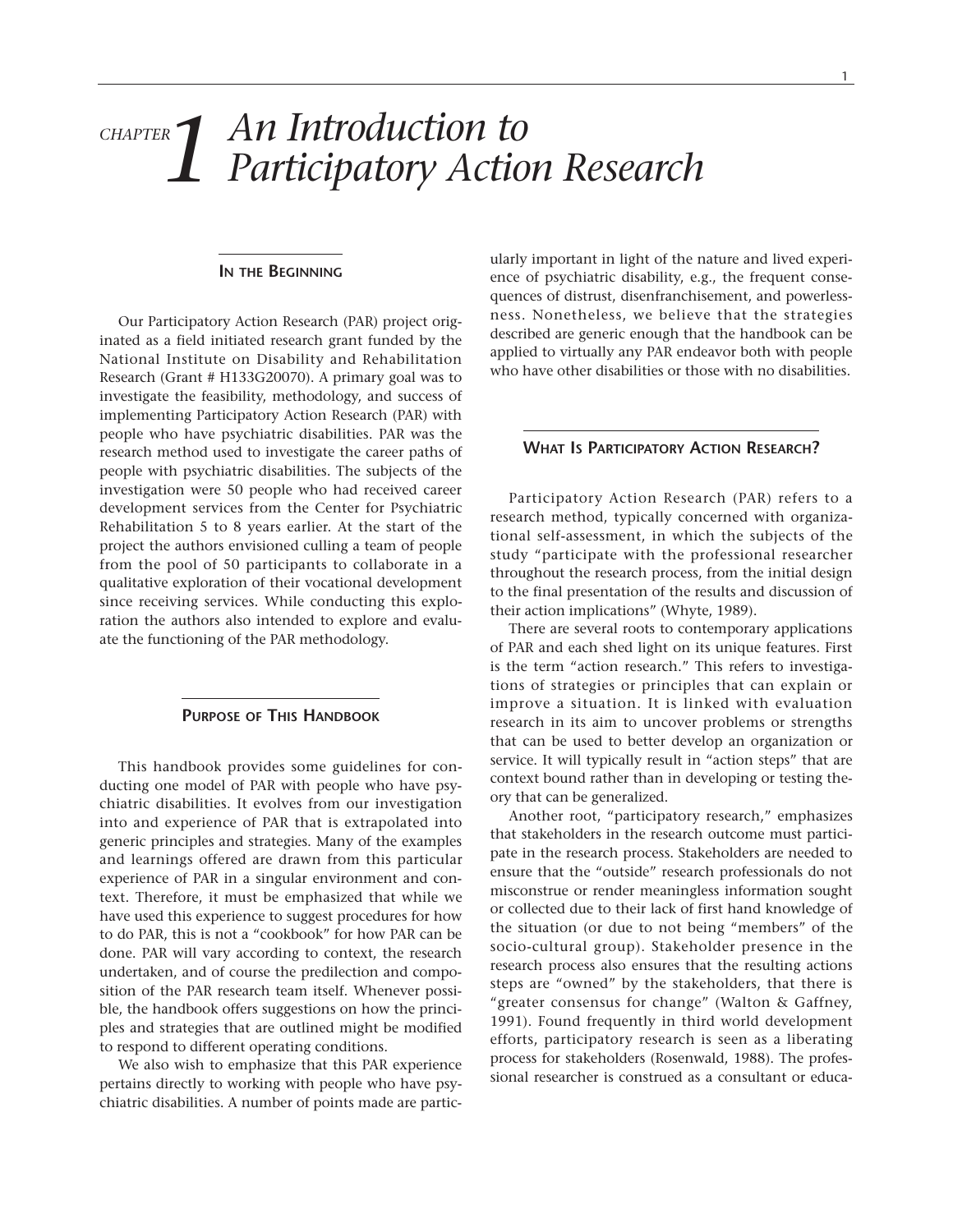tor to the research effort rather than as the expert or professional.

PAR has also developed out of the challenges made by qualitative research to the traditional scientific paradigm; however, it can also be used with quantitative research. The scientific paradigm holds that objectivity in the research endeavor must be held as purely as possible. Subjects therefore cannot also be researchers, as they will necessarily "bias" the investigations. Qualitative research holds that on the contrary, "objective" researchers are also biased by the paradigm of investigation that they utilize, by the socio-political context of the investigation, and by the very language and concepts used. In fact, the only way to understand the meaning of any event is by understanding it according to the concepts, language, and objectives of the people who are the actors in the event itself. Therefore, the subjects of the research can and should be participants in the defining and interpretation of the research. Subject participation challenges traditional research philosophy but does not make PAR incompatible with traditional research. In the concluding chapter of this handbook, some strategies for using PAR successfully without compromising quantitative rigor are presented.

More recently, PAR has been touted as a model by which constituents of services can be more involved in the research process. It serves to involve people more fully in the services that are offered them as well as to ensure the appropriateness of the methodology and the relevance of the outcomes. In this framework, PAR is essentially a political process and it has been embraced by national funding bodies in disability research (Rogers & Palmer-Erbs, 1994). Together these influences have led to the formation of a research strategy that is quite unique from traditional research strategies. A summary of the differences between PAR and more traditional research methods, developed by Rogers & Palmer-Erbs (1994), is presented is Table 1.

#### **WHAT ARE THE TYPES AND PURPOSES OF PAR?**

PAR has emerged in different forms and models that vary according to context and purpose. It is probably easiest to conceptualize the varying forms of PAR as points along a continuum of power held by the constituents of the study. On one end are advisory committees which, while a conceptual stretch, are sometimes called PAR because constituents have some participation but ultimately very little power or authority over the project. On the high end, the constituents (as is often the case in business settings) have full control

over the research process including hiring and firing authority over the professional researchers (who are typically under contract to the business). Mid-points on the continuum may be expressed by hybrid projects such as the one described here in which constituents have high degrees of control but professionals are beholden to outside funding bodies and thus the professionals retain decision-making authority in some areas. Another mid-point may be expressed when the PAR participants are related to the stakeholders but are not the actual subjects of study; as for example, when the PAR team is made up of people with psychiatric disabilities but they are not the service recipients of the organization being studied.

PAR also varies by its purpose. Typically, PAR is concerned with an evaluation for the purposes of developing "actions steps" to improve the efficiency and/or effectiveness of a specific operation. PAR can also be used for more abstract research and theory development. PAR is also compatible with instrument development and quality assurance efforts. Although it is linked with qualitative methodologies, it can be used in quantitative and experimental studies.

What remains the same in all models is that "all relevant stakeholders do what only researchers usually do…(It) is a way of learning how to explain a particular social world by working with the people who live in it to construct, test, and improve theories about it so they can better control it (and) better control the circumstances of their lives" (Elden & Levin, 1991).

# **PAR VALUES**

There are several implicit values that permeate the PAR process (McTaggart, 1991). In the project described here, the following emerged as operating values.

#### **Power Sharing**

The premise of PAR is equal participation by the research constituents with the professional researchers. PAR means that the course of the project from conception to implementation of action steps involves collaboration of both the professionals and the constituents. To do this properly, professionals must relinquish traditional prerogatives and authorities. There must be a professional acquiescence to the research group as a whole at critical decision points such as when defining project goals and determining how information will be collected and interpreted. How to do this without compromising research quality is explored later. Moreover,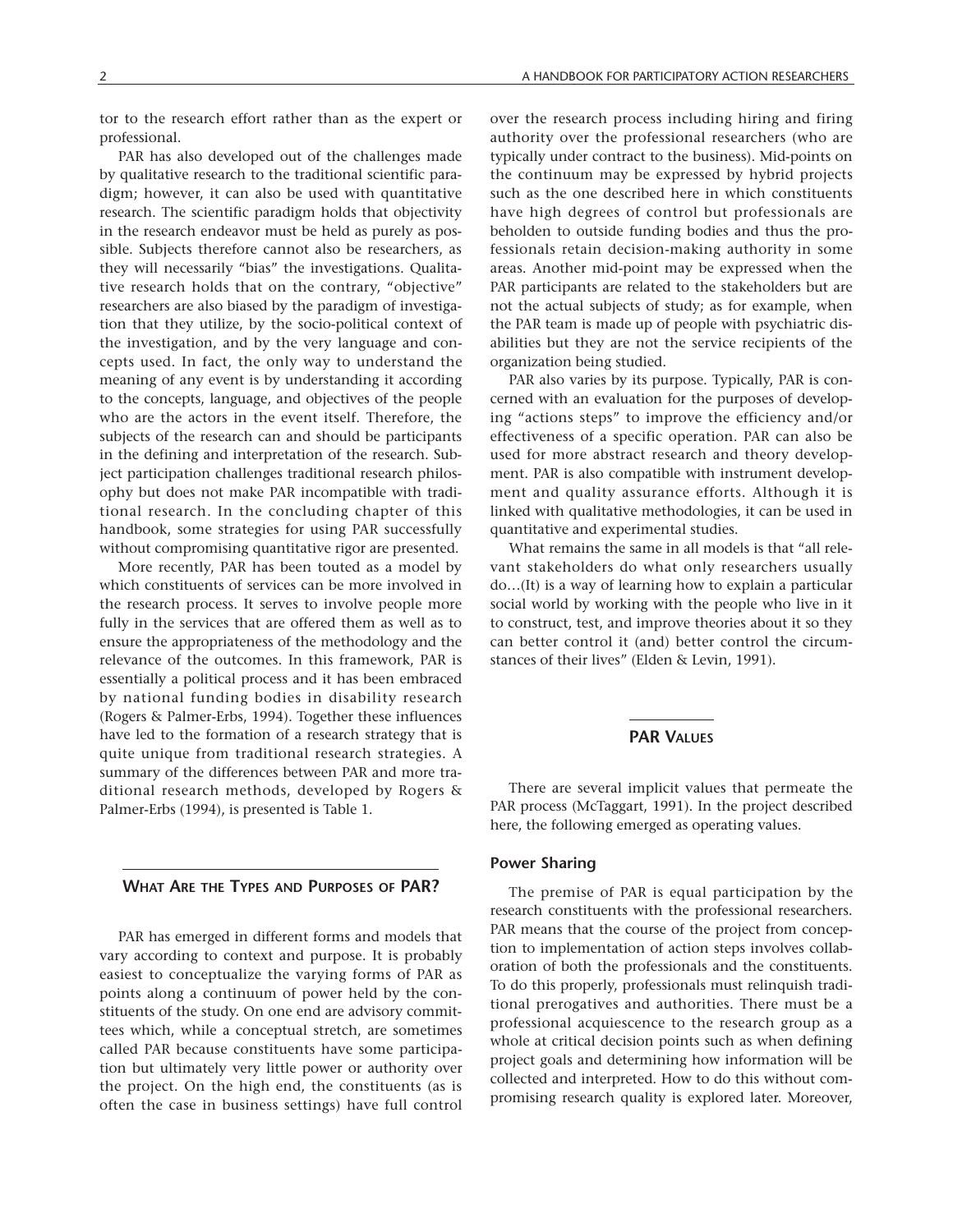# **Table 1— Differences in Emphasis Between Traditional Research and Research Using a Participatory Action Research Paradigm**

| <b>TRADITIONAL RESEARCH PARADIGM</b>                                                                                                                         | PARTICIPATORY ACTION RESEARCH PARADIGM                                                                                                          |  |  |
|--------------------------------------------------------------------------------------------------------------------------------------------------------------|-------------------------------------------------------------------------------------------------------------------------------------------------|--|--|
| Emphasis is on "learning about" research subjects                                                                                                            | Emphasis is on "learning from and learning about"<br>research subjects                                                                          |  |  |
| Objectivity vis-à-vis research and subjects is valued                                                                                                        | Subjective experiences of subjects are also valued                                                                                              |  |  |
| Researcher acts as "professional"                                                                                                                            | Researcher acts as "consultant," "educator"                                                                                                     |  |  |
| Research is best conducted by "outsiders"                                                                                                                    | Research must have input from "insiders," i.e., those<br>being studied                                                                          |  |  |
| Subjects have one role; that of research subject                                                                                                             | Subjects have dual roles both as subjects and as<br>researchers                                                                                 |  |  |
| Subjects are passive objects of study and do not<br>contribute to the research process                                                                       | Subjects are actively involved in the conceptualization,<br>design, implementation, and interpretation of research<br>studies                   |  |  |
| Traditional paradigm lends itself to controlled,<br>experimental research studies                                                                            | Participatory Action Research paradigm also lends itself to<br>qualitative, ethnographic studies and to studies of the<br>disability experience |  |  |
| Subjects' involvement in research ends when data<br>collection is complete                                                                                   | Subjects act as "change agents" converting results of<br>research into new policy, programmatic or research<br>initiatives                      |  |  |
| Research agenda shaped by professional and socio-<br>political forces                                                                                        | Research agenda influenced directly by the concerns of<br>many constituents, including the end-users of services                                |  |  |
| $t_{\text{total}}$ from $D_{\text{total}}$ $E_{\text{total}}$ $E_{\text{total}}$ $E_{\text{total}}$ $E_{\text{total}}$ $E_{\text{total}}$ $E_{\text{total}}$ | an Discourse to the affident and four                                                                                                           |  |  |

Excerpted from Rogers, E. & Palmer-Erbs, V. (1994). Participatory Action Research: Implications for research and evaluation in psychiatric rehabilitation. *Psychosocial Rehabilitation Journal, 18*(2), 3-12.

research decisions and administrative decisions are often linked; so in PAR, the whole team should make decisions about who will collect the information, how and how often members will be paid, and under what circumstances the team should meet. Another area crucial to team decision making is how the team should conduct itself. How will discussions be led, how will decisions be made, how will conflict be handled, how will meeting agenda be determined? In all of these ways PAR is to be understood as an explicitly empowering process. PAR implies a steady group of representatives who execute the project from start to finish and not an ad hoc group called in at various points of the project. For example, implementing a survey designed by professional researchers may be participation but it is not PAR.

#### **Mutual Respect for Experience/Expertise**

Another premise of PAR is that the two main actors of the research process, the stakeholders or constituents and the professionals, each have a unique and equally important contribution. Professionals bring to bear their knowledge of the project and research process. The constituents bring their unique understanding of the experience of having a psychiatric disability. One is no less important than the other is, and one cannot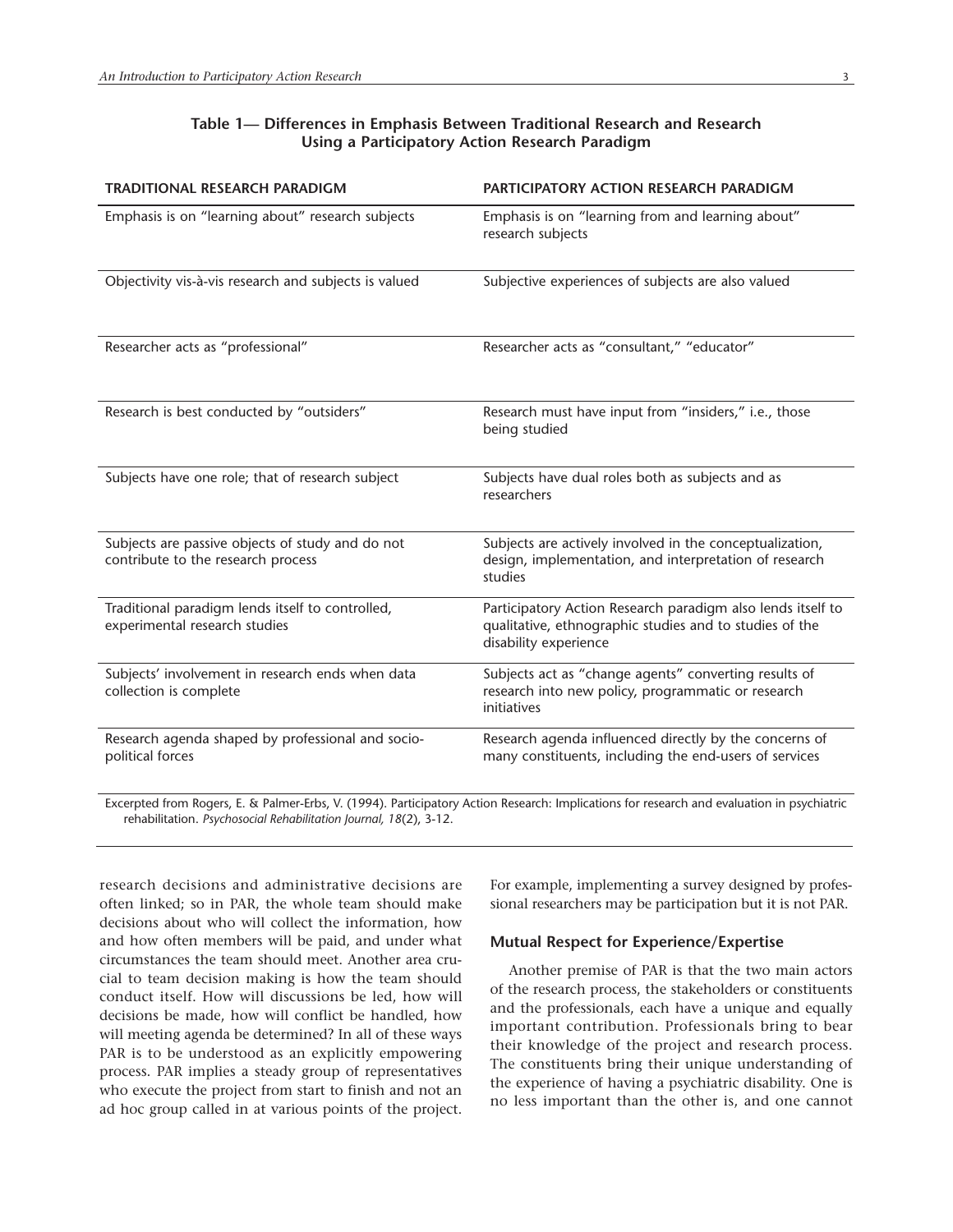replace the other. Instead the two groups each bring their unique perspectives and together create a situation of co-learning. It should hardly be said that an atmosphere of respect that emphasizes the dignity and importance of each team member should prevail. For professionals this may mean a concerted and conscious attempt to guard against paternalism and exclusionary or distancing behaviors, such as use of professional jargon and acronyms.

#### **Informed Decision Making**

The key to successful PAR is an informed group of stakeholders. It is foolhardy to expect collaboration in conducting research tasks when the decision makers have little knowledge on which to base their decisions; and yet this is often the case in advisory councils with constituent attendance. This need for knowledge implies the necessity for incorporating training as an on-going function within the research project. Our efforts at teaching and training PAR team members in research tasks is described more fully in Chapter 2.

#### **Maximum Involvement**

A close corollary to shared decision making is maximum involvement. Professionals should be cautious about carving out areas that remain exclusively in their province. As much as possible, the research team should be brought into all areas of research planning, administration, implementation, and completion. Maximum involvement necessarily implies shared responsibility. However, professionals in PAR may be beholden to many other parties than are the consumer members, e.g., funding bodies, the employing organization, and their profession. This may mean that typical sanctions must be utilized to ensure the unfolding of the research process (e.g., standard accounting procedures are used to keep track of research funds, or, a PAR team member may be asked to leave if they do not properly fulfill their duties). Unless these responsibilities are somehow also shared with the consumer PAR members, these respective responsibilities are unbalanced, forcing a skewed relationship to the PAR process and an unnecessary difference in perceptions.

## **ORGANIZATIONAL COMMITMENT TO PAR**

Before undertaking PAR it is important to consider the organizational climate, which can supply either tremendous support or tremendous difficulties to the process. In this PAR project the authors were fortunate to be operating within an organization that has long supported client self-determination, and that perceives people with psychiatric disabilities as those who can best understand their own situation. All interactions with consumers are marked by respect and dignity. Without such organizational support, the values and practices of PAR may well be viewed with suspicion or derision and may be actively blocked. Issues around payment or hiring of PAR members with psychiatric disabilities may be especially difficult. If this is the case, testing the organizational waters and re-education of organizational personnel may be in order prior to initiating PAR.

Special difficulties may also arise with a review board of procedures for assuring human rights. Such boards typically require spelling out all instruments and data collection strategies. However, with PAR this is undetermined until the team is convened. A frank discussion about PAR may help the board to understand and approve procedures. In addition, construing PAR team membership as a consultative role rather than as subjects under research conditions may help sort out review board concerns.

# **PROBLEMS ASSOCIATED WITH PAR AND SOME SOLUTIONS**

A variety of difficulties in implementing PAR can be anticipated. This section reviews potential problems and offers suggestions for addressing them. PAR data set has potential for being biased. PAR can present thorny problems, especially for researchers who are adhering to traditional principles. Foremost among these is the use of subjects to develop research about themselves. For some PAR projects, the team members are also the subjects of the research. This may be the case particularly when the overall number of subjects is low, and there is an inclination to include data on the PAR team members in the larger pool of data collected. In qualitative research this is less of an issue; however, in traditional research the PAR data set has potential for being biased by virtue of the team members' association with the project's goals, instrument development, and so forth. Some ways to handle this are:

- Use the PAR team members as a pilot or test group for data collection (such data are typically not included in the overall analysis);
- Use the team members as a unique sub-sample of information; and,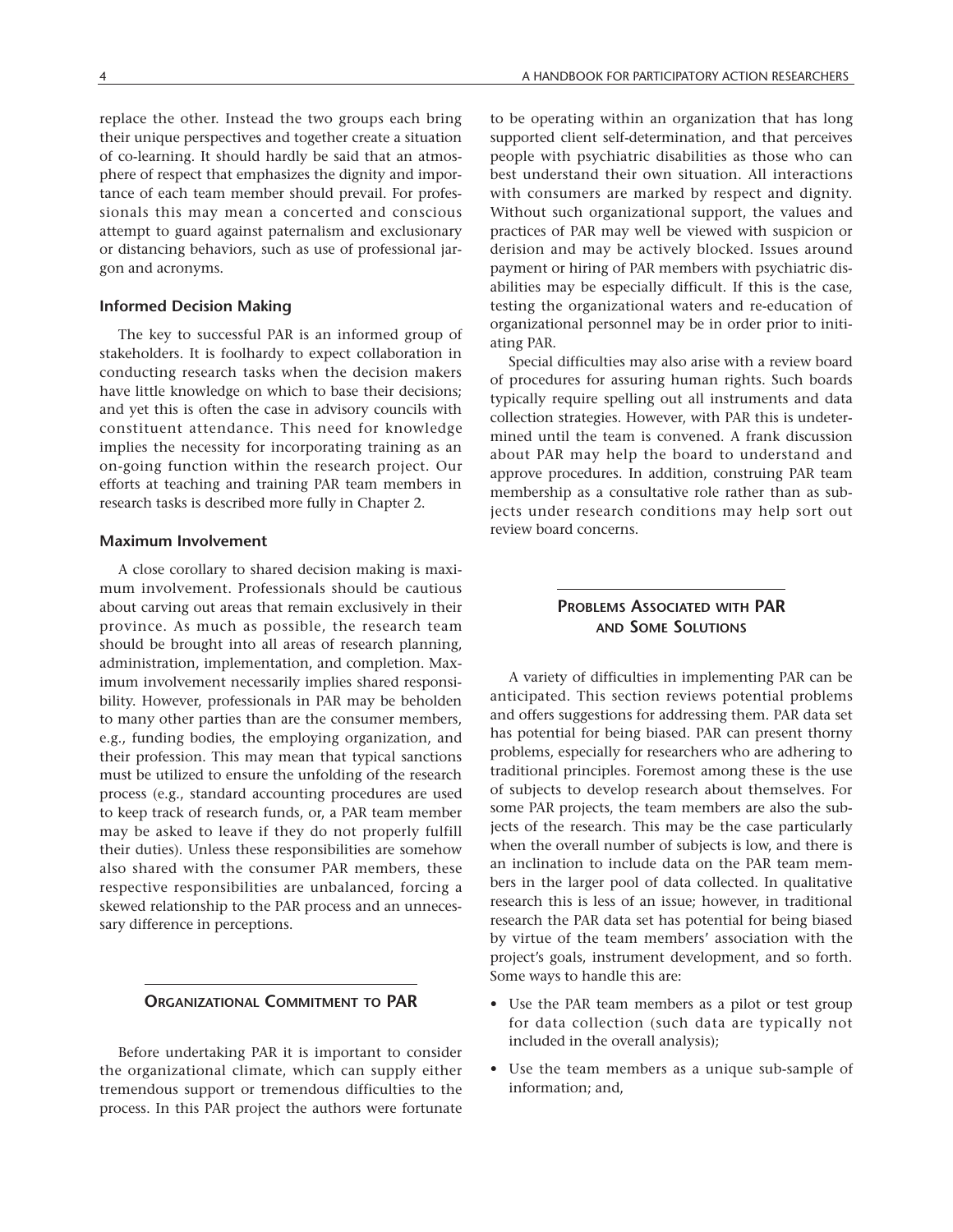• Test whether there are significant differences between the data of the team and that of the remaining subjects, if there are none, then combine the two sets of data.

In our study, quantitative instruments were administered prior to the commencement of the team, thereby circumventing this problem. Qualitative interviews of team members were combined with those of the additional subjects.

#### **Issues of Confidentiality**

Confidentiality concerns may arise if team members have access to data on people they know. This may pose a problem for both the subject who may not realize that an acquaintance has access to confidential information, and to the team member who may not wish to know intimate information about peers or colleagues. Up-front discussion with the team about this problem can yield solutions such as:

- Use traditional methods such as numeric identifiers for protecting confidentiality;
- Ask PAR team members to excuse themselves from reviewing data of people they know;
- Make deliberate efforts to separate people who know each other (e.g., a team member does not interview someone they know); and
- Strongly emphasize and stress the importance of confidentiality with team members.

#### **PAR May Be Time Consuming**

Like anything "done by committee" and done democratically rather than autocratically, PAR has been cited for lengthening the research process. In this project we did not find this to be the case. External funding restraints and team members' desire to see concrete progress prodded the research agenda forward. The work was completed in time frames consistent with other Center research projects. However, as discussed in the next chapter, we were aided by the fact that many team members had trusting relationships already established with many staff team members. When this is not the case, the time needed to build a trusting relationship between parties may have to be planned.

#### **Fluctuating Participation**

A steady group of representatives is advocated here. Such continuity should promote cohesion, the building of trust, sharing of power, and research outcomes. However, this is not always possible. Some projects call in different groups of constituents at different or selected points of the project. Most likely these groups are better conceived as advisory panels than as PAR participants. Some groups may be steady but widely disparate, as in national projects. Clearly the objective here is to utilize all communication avenues to the fullest so a sense of group purpose can be established. Teleconferencing, video-conferencing, live television broadcast, and electronic communication can be helpful in this, as will occasional convening of the group at key points of the project.

Even when a steady and local group of constituents are convened, some attrition in the group must be expected. People will drop out or leave due to changing circumstances, changing interests, and changing health status. Further, PAR participation is likely to be an infrequent and unreliable source of income for some members and it may be abandoned when something better comes along. This may happen even after considerable investment has been made in the individual's participation. Moreover, attendance is likely to fluctuate over meetings. Periods of absence due to hospitalization must be anticipated. Changes in team membership can affect group morale.

The best approach to these problems is to provide for them up front. Convening a team that at first has more members than is desired will solve inevitable attrition. Critical tasks such as leading a group is best planned by having several members trained for the same function so that anyone can step in for another in the event of an absence. Being prepared for recruiting new members over the life of the project is also necessary. Finally, a multi-step recruitment process that permits dropping out at several points may lead to a more committed team, and the provision of supports and accommodations over the life of the team may help team attendance. These last two points are explored in greater detail in Chapter 2.

#### **Unmanageable Meetings**

Professional researchers may imagine that PAR team meetings will be racked with conflict, brought off course with irrelevant discussion, or entangled by symptomatic or inappropriate behavior. As detailed in the next chapter, we found it necessary for the team as a whole to decide how team meetings would proceed, how decisions would be made, and how discussions would be handled. A more critical component for meeting success, however, was the presence on the team of people (either professional or non-professional) with strong clinical and group dynamic skills who could respond to and channel emerging problems. Group pressure to behave appropriately also helps. Accommo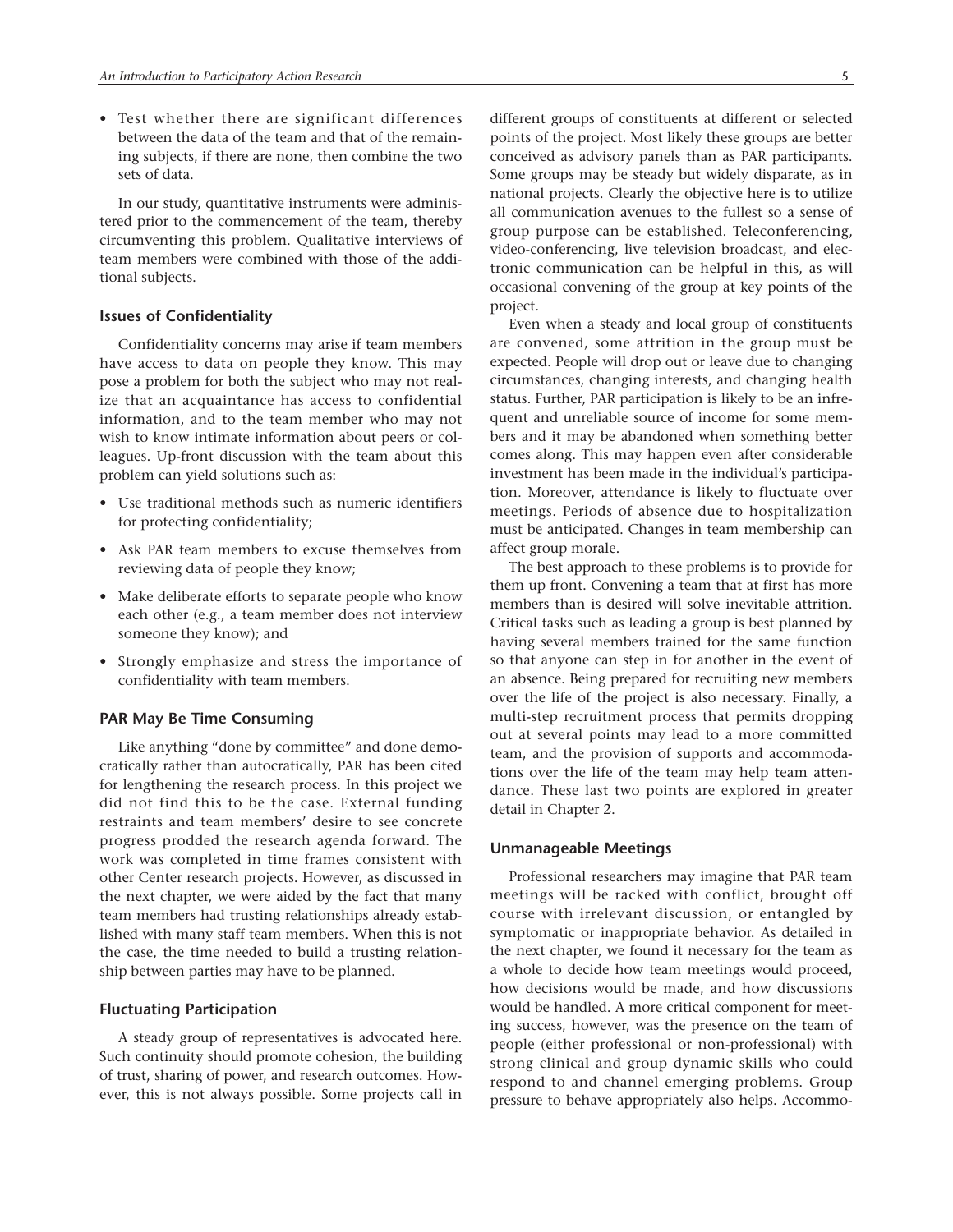dations can be used such as individuals taking a break from the meeting and/or discussing problems on a oneto-one basis. Certainly, frequent scheduled breaks, refreshments, and a pleasant environment contribute to functional meetings.

#### **PAR Erodes Research Rigor**

Many researchers embarking on PAR fear that once power is shared, decisions will be made that compromise the quality of the research program. In NIDRR's policy statement on Constituency Oriented Research and Dissemination (Fenton, 1993) this problem is addressed by leaving final research decisions with the researchers and final interpretation of data and action steps with the constituents. Such an approach, although convenient, is actually not in keeping with original PAR implementation. The co-creation of theory and process by both sets of actors seems integral to PAR (Elden & Levin, 1991). Based on our experience with this PAR project, we found that in the end, it was never necessary for one party to wrest power from another to ensure good research decisions. What was necessary however, was a very careful elucidation of all the premises of research, how and why research preferences came to be, along with an honest appraisal of the "latent" goals of the individual researchers and of the sponsoring agency, such as publication in professional journals or sustaining organizational reputation in order to secure more funding. Equally necessary was an up front and totally honest demarcation of what was, and what was not, negotiable in the deliberations of team. For example, certain project goals, instruments or procedures used, or the roles of the professionals on the team may not be negotiable. With all of these cards "laid out on the table" we found the constituent team members to be eminently reasonable and that the research was only enhanced by their participation.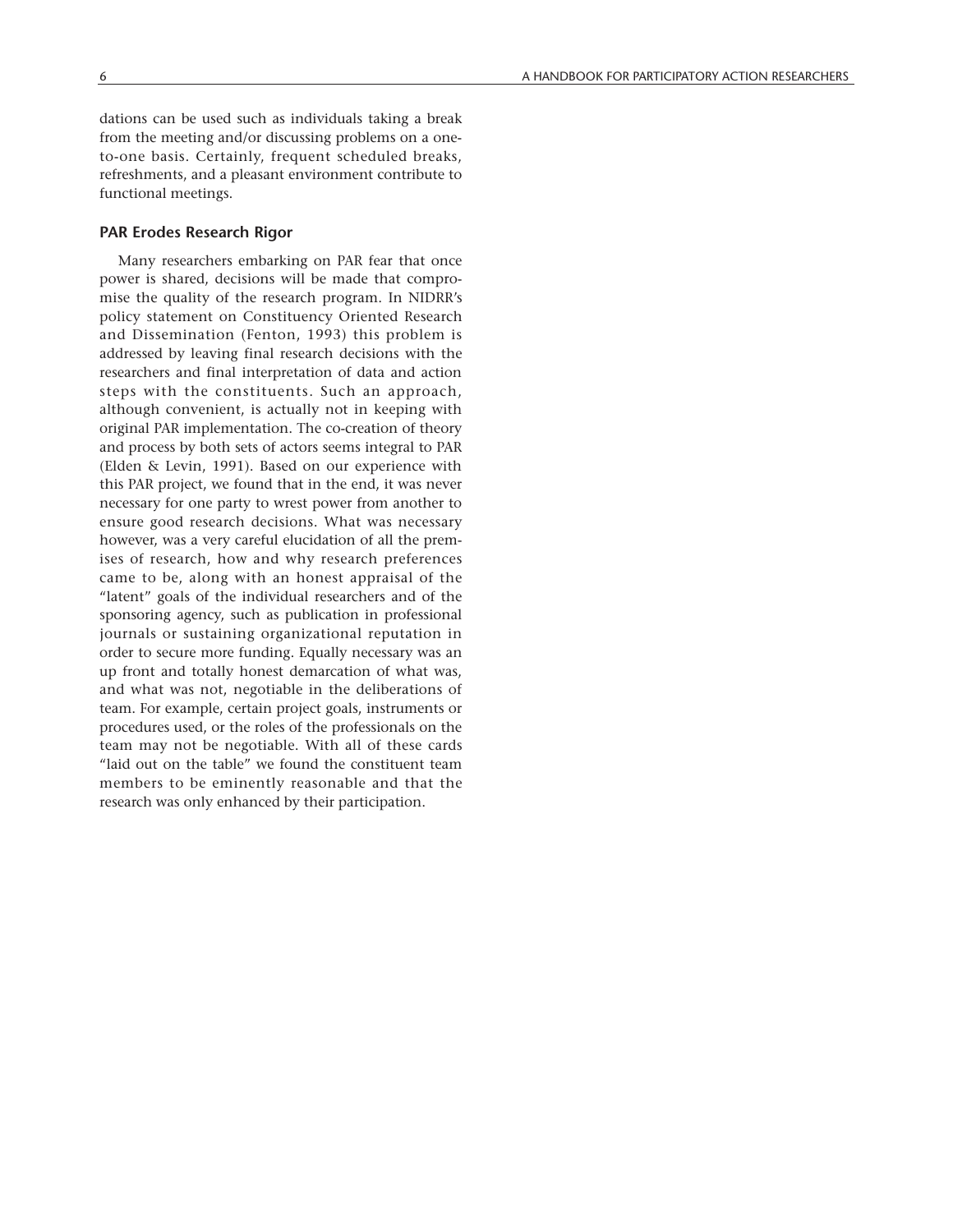# *Operational Principles and Strategies CHAPTER 2*

#### **AN INTRODUCTION**

This might be called the "how to" chapter. From our own personal PAR experience, four interrelated operations emerged as crucial to effective project implementation. In some cases, we actually had the foresight to plan the activities related to these operations in advance; in other instances, the need to do them emerged from our mistakes and ongoing interactions as team members. In all cases, the activities we chose were those that we identified as necessary to achieve project goals while adhering to the values intrinsic to PAR. To reiterate, those values are: mutual respect, maximum involvement, informed decision making, and power sharing.

#### **A BRIEF HISTORY**

As background, we will first provide the reader with a brief summary of our actual project experiences with each of the four operations we found to be essential to productive PAR team functioning. They are:

- 1. Recruitment and Selection
- 2. Role/Relationship Clarification
- 3. Management and Supervision
- 4. Training and Support

#### **Recruitment and Selection**

A recruitment/selection strategy was devised to elicit interest from the highest possible number of potential members, while maximizing the possibility for long term commitment of team members. Former project participants were invited to participate in project orientation sessions in which the project was explained in more detail and explicit benefits and requirements of becoming team members were discussed so that attendees could decide if they felt willing and able to participate at the level the project required (see Figure 1). Of the 30 who attended these sessions, 12 elected to participate in the research project. These individuals then participated in an individual interview during which further questions were clarified and individual concerns and needs were addressed. All individuals who still stated their intention to become team members were included on the research team. Of the 12 who elected to become team members, 2 chose to disengage during the course of the project and 10 remained as contributing team members throughout the project.

#### **Clarifying Roles and Relationships**

The various roles and responsibilities of team members were clarified initially and on an ongoing basis (see Figure 2).

Emphasis was placed on valuing all roles equally, based on the differential contributions of team members. All team members were considered to be offering expertise. Professional team members contributed their knowledge and skill concerning research methodologies while constituent team members contributed their expertise and perspective derived from having lived the experience of psychiatric disability. Team members with disabilities also brought a variety of technical knowledge and skill to the team, including data collection, process recording, data analysis, and data synthesis. Individuals had previous helping relationships with many project staff. Therefore, it was necessary to explain and differentiate the new relationships inherent in team functioning such as colleague and employer/ employee.

#### **Training and Supervision**

Professional team members began by training themselves in the fundamentals of PAR, so that the project could be structured to adhere as nearly as possible to PAR principles. The research director on the project provided ongoing training for all team members in the fundamentals of research implementation, so that all members could make informed decisions that impacted the quality of research outcome. Team members with disabilities collaborated with professional team members on the feasibility and utility of various research methods when working with subjects who have psychiatric disabilities. Individuals with special talents and interest in actual implementation of research tasks were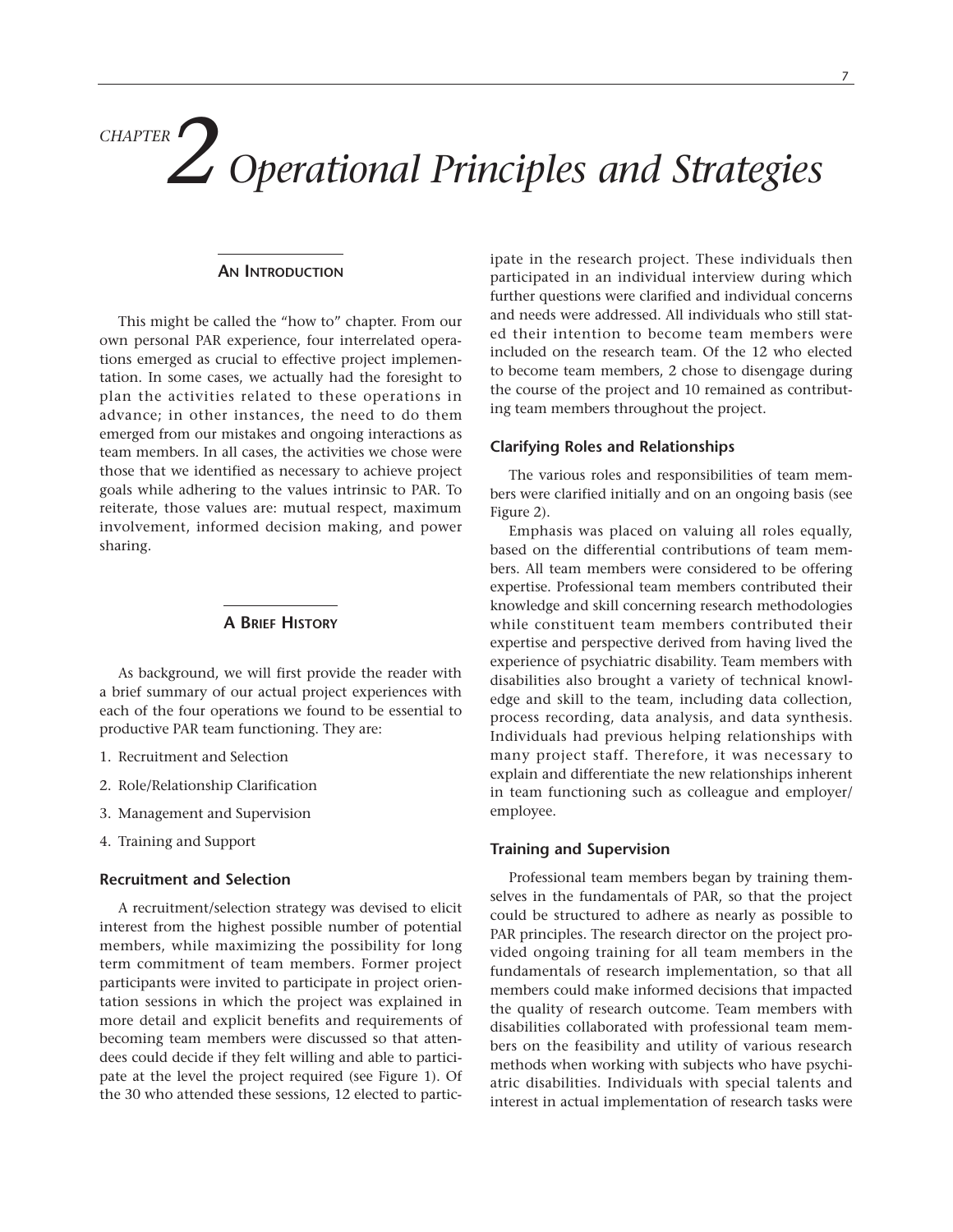# **FIGURE 1— Sample: PAR Fact Sheet for Career Education Program (CEP) II Research Project**

## **What is the CEP II research project?**

CEP II is a research project designed to determine the long term effect of the original CEP program on the career paths of the participants.

### **What are the goals of the CEP II research project?**

One goal is to identify the key factors that helped individuals who were in the original CEP project to identify and achieve their career goals. Another goal is to determine if Participatory Action Research (PAR) methods are useful tools for conducting this type of research project.

# **What is the PAR process?**

Participatory Action Research (PAR) is a type of research in which the individuals who are the focus of the study participate as research team members with professional researchers in all research activities

### **Why is PAR being used for this project?**

At the Center, we have always believed that the best rehabilitation outcomes are achieved through teamwork between our staff and our participants. The PAR method provides us with the opportunity to extend this belief into our research activities.

#### **What does it mean to be a research team member?**

As a team member, you will be paid to meet with the project staff on a regular basis to share your ideas and to help make decisions concerning all major aspects of the research project. You may also offer suggestions for what you think would work better. As you learn more about being a researcher, you may assume additional levels of responsibility for other aspects of the project.

### **What special competencies will I need?**

For the most part, you will need to be knowledgeable about your own experiences in trying to reach your career goals. These experiences may be both good and bad, happy and unhappy, successful and unsuccessful. You will also need to be willing and able to describe your experiences and to participate cooperatively as a team member.

## **How will I benefit from this experience?**

Some potential benefits include:

- Financial compensation of \$10/hour.
- A chance to gain research experience, knowledge, and skills.
- An opportunity to use your personal experiences, both good and bad, as a source of help for others.

### **How will others benefit from my participation?**

Some potential benefits to other include:

- The development of a "user friendly" research method.
- The Center will have the opportunity to be a pioneer in a new type of research.
- Other people in the field of psychiatric rehabilitation will be able to learn how to improve services and research activities.

#### **How much time will my participation as a research team member require?**

It is likely that the PAR team will meet monthly for three hours for each of the next 12 months. It is possible that we will find it necessary to form smaller subcommittees of the team that will meet more often. It is also possible that we will find that there is a need to schedule more frequent meetings.

### **Is it possible to work in other aspects of the research project?**

It is likely that the need for other job roles and functions will emerge. If your interest, experience, and abilities match those needed for these functions, you will be considered for the positions.

### **Will I be reimbursed for travel expenses?**

Yes. You will be reimbursed for all expenses you incur that are directly related to the responsibilities of the research team.

#### **What do I do if I want to be a research team member?**

Let us know today or call one of us after this meeting. We will call you to set up an individual interview to confirm your interest. If, after the interview, it is a "Go" decision, we will complete the necessary paper work so you can be hired.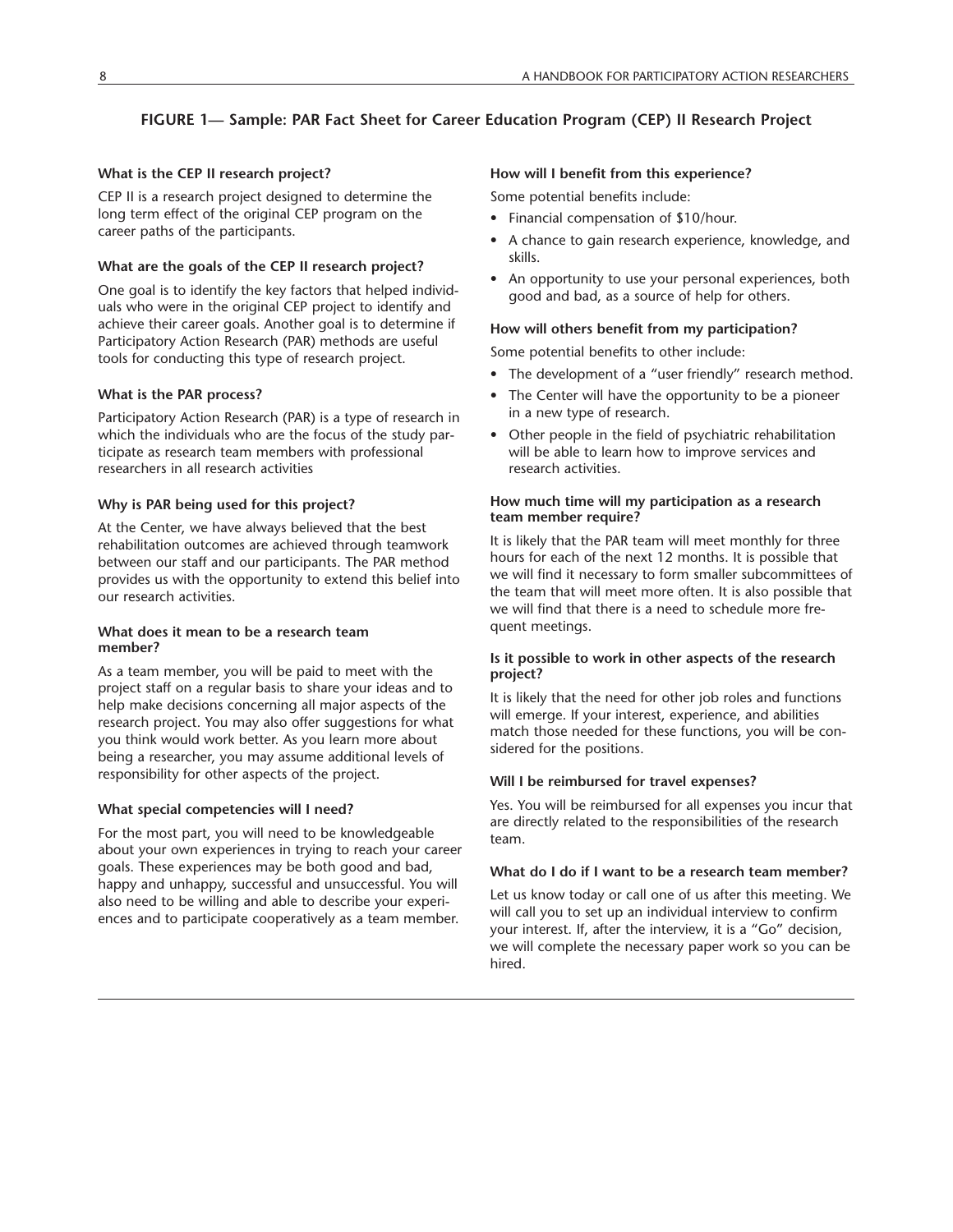# **FIGURE 2— "WHO'S WHO" on the Current PAR Team**

#### **Principal Investigator**

The principal investigator is responsible for supervising all project activities and for making decisions about how project resources are used. Initially, (s)he will run the project management team. Later on, another team member may take over this task.

#### **Research Director**

The research director oversees all research activities and will act as a consultant to the team on research issues and methods.

#### **Project Director**

The project director is responsible for the day-to-day operations of the project. (S)he will be a resource to the research team in research design and methods as we make decisions about what we think will work best. (S)he will develop all of the instruments and procedures we use to gather, track, and analyze the information we collect. (S)he will also make sure that we are using the PAR method correctly.

#### **Research Team Coordinator**

The research team coordinator will organize team meetings and will be responsible for providing instruction and support to research team members. (S)he will be available to help team members who need assistance by acting as a "coach" for those who might need some help to fully participate.

#### **Research Team Member**

Research team members participate in all project activities. They will provide a personal perspective to guide the design, development, and implementation of all aspects of the research. They will participate equally in all decision-making. Those with special expertise may, if so desired, perform specific research tasks under the direction of the research director.

**Research Assistant**

The research assistant provides technical support to the project director and research team coordinator. On the team, she will supervise the PAR organizer who will handle all logistics for the team meetings. (S)he will also assist the project director and data manager with collecting and analyzing the data.

#### **Evaluation Specialist**

The evaluation specialist assists the project director and the research director with design and development of the project. Also, the evaluation specialist uses the instruments and procedures developed for the project to actually gather research information. (S)he will observe the procedures we are developing and will keep accurate notes that describe the procedures we use. This will help us to describe our activities in the project final report.

#### **Research Associate/Data Manager**

The data manager makes sure that all information gathered during the project is recorded and entered into the computer so that no data is lost. (S)he will make sure that we do not lose any information. (S)he will also be taking notes and recording the proceedings as we conduct our meetings.

#### **PAR Organizer**

The PAR organizer provides administrative support for the PAR team members. (S)he will handle all logistics for the monthly meetings. (S)he will make phone calls to PAR team members to confirm monthly meetings, record and distribute copies of the monthly meeting minutes, arrange for refreshments, and process travel reimbursements.

trained to perform these tasks and supervised by the research director. When expertise needed was not present in the team, outside experts were invited in to provide additional guidance and training.

#### **Management and Support**

The research director provided a schedule of tasks over time that required completion so the project could be finalized within the funding time frame. The team selected a method for formative evaluation of the PAR experience. Within given agency and funding source parameters and constraints, all operational procedures were designed by the team. Team operations began with a discussion concerning the frequency and duration of team meetings as well as the choice of the type of decision making process that the team would use.

The project director and the research director assumed overall responsibility for all team activities. We found it helpful to fully differentiate management and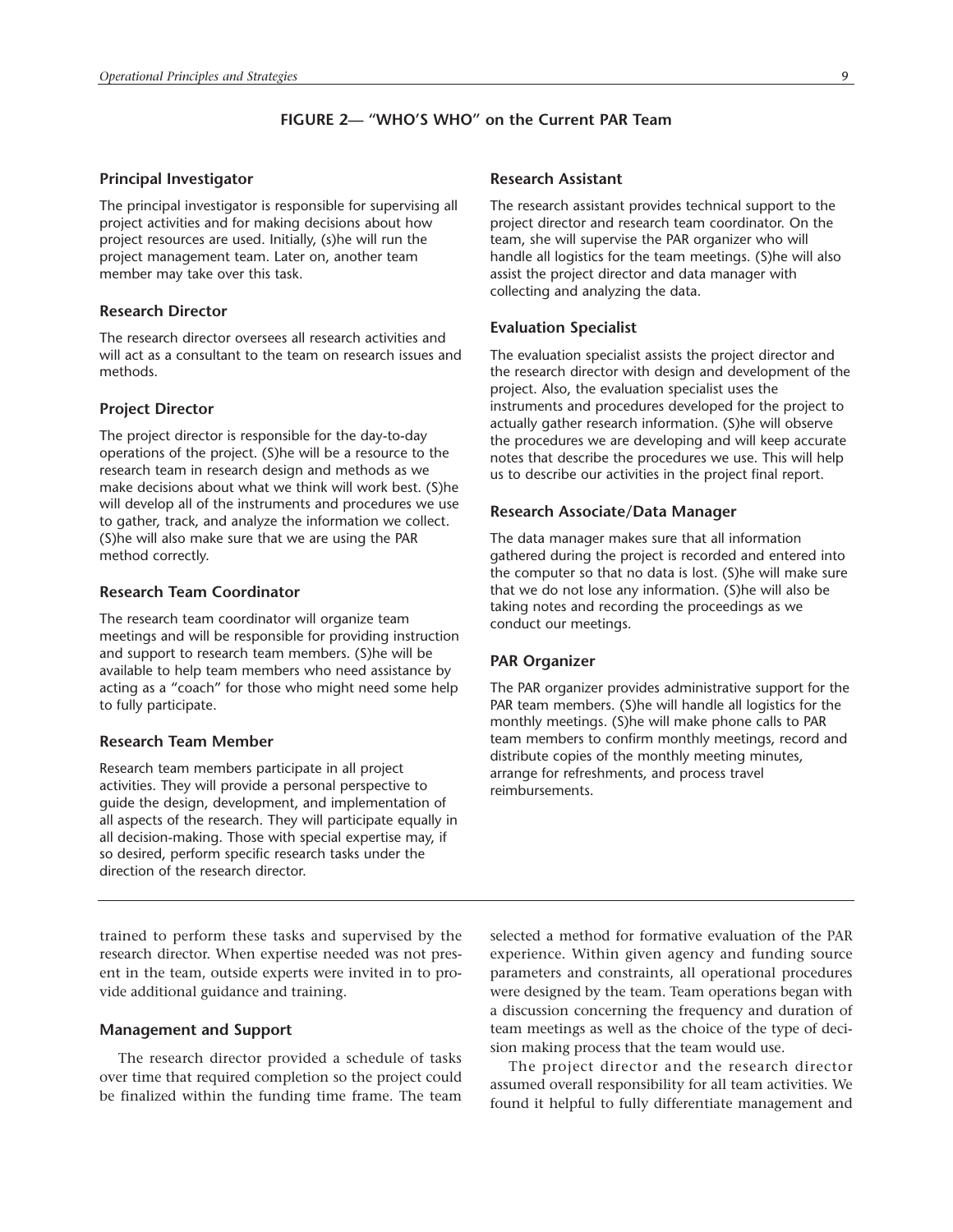support roles for staff. This differentiation greatly reduced the possibility of role conflict when the demands of these two roles were mutually exclusive. For example, while management roles demanded a focus in group productivity, the support role focused on the needs of individual members (see Figure 3). A crucial management tool was the capacity of the project director to create and maintain an interpersonal climate, through skillful facilitation of group process, supportive of inclusion and involvement for all individual and collective efforts of the team. Another critical management tool was the capacity and willingness of the research director to simplify, translate, and manage research procedures in a style that operationalized this inclusion and involvement. Due to the nature of the severe disabilities present among the members, one professional staff member was assigned the sole responsibility of resource coordinator who was responsible for responding to individual requests for assistance/or accommodation. Any member who felt the need for a particular type of assistance or accommodation was referred to this staff person. The major accommodations requested and provided were reimbursement for extraordinary transportation expenses (one member traveled by train for an hour to attend meetings) and flexibility in time commitments. Logistical support for team operations was provided by a person with a psychiatric disability who was not from the subject pool. This person also provided reminders for upcoming meetings and follow-up calls to track the progress of between meeting assignments or sub-group meetings. During the meetings, she recorded the minutes and assumed responsibility for preparing and serving refreshments.

Finally, numerous other tasks required specialized roles, including interviewers (data collectors), transcribers, data analysts, instrument developers, and data entry personnel. After discussion, some of these roles were kept outside of the PAR team itself, although PAR team members could apply to participate in them. Other roles were kept within team functions, but individuals received compensation for additional time spent performing these tasks.

mentation was not and cannot be linear (see Figure 4). Figure 4 illustrates how operational tasks may be distributed over the life of a project. In fact they occur contiguously and simultaneously. Obviously, the beginning point is selection and recruitment, but it is possible that it might be necessary to add new team members at any point in the team's "life span". The clarification of roles and relationships is an important part of recruitment and selection, but it is also necessary to perform this operation continuously. Training and supervision begins with the first informative project announcement, continues during recruitment and selection, and permeates team functioning. Management and support activities are the glue that cements all operations.

The activities within each operation, while conceptually discrete, are also highly interrelated. They are described here separately to give the reader a clear picture of the tasks required to conduct operations successfully. These activity descriptions can also be helpful as indicators of current capacity to conduct PAR in a particular setting. A group or individual contemplating a PAR project might "measure" the current level of resources, particularly the human resources, available in relation to the demands of performing the PAR activities described here. This diagnosis of capacity can also help identify gaps in knowledge and skill in of the professional PAR team members. Perhaps even more important, those contemplating a PAR project need to compare their agency's value system with the values found to be essential to promoting a productive and positive PAR experience. If agency values are antithetical to PAR, that is, if the agency that controls resources does not demonstrate through its existing policies and procedures *mutual respect, maximum involvement, informed decision making, and power sharing* with its' constituents, the probability of smooth and constructive implementation of PAR is dubious at best.

# **RECRUITING AND SELECTING RESEARCH TEAM MEMBERS**

#### **OPERATIONS AND RECOMMENDED ACTIVITIES**

In the next section of this chapter, each operation is described briefly in terms of purpose and rationale. Then, the activities recommended for implementing each operation are described in some detail. While each of these operations is presented discretely, the imple-

The goal for recruiting and selecting constituent team members with disabilities is to engage representative research subjects who are willing to contribute their knowledge and expertise to the research effort for the duration of the project. A strong commitment is required so that a fully functioning team will sustain productive activity through project completion. PAR is a new endeavor in the attempt to include and to partner with people who have psychiatric disabilities in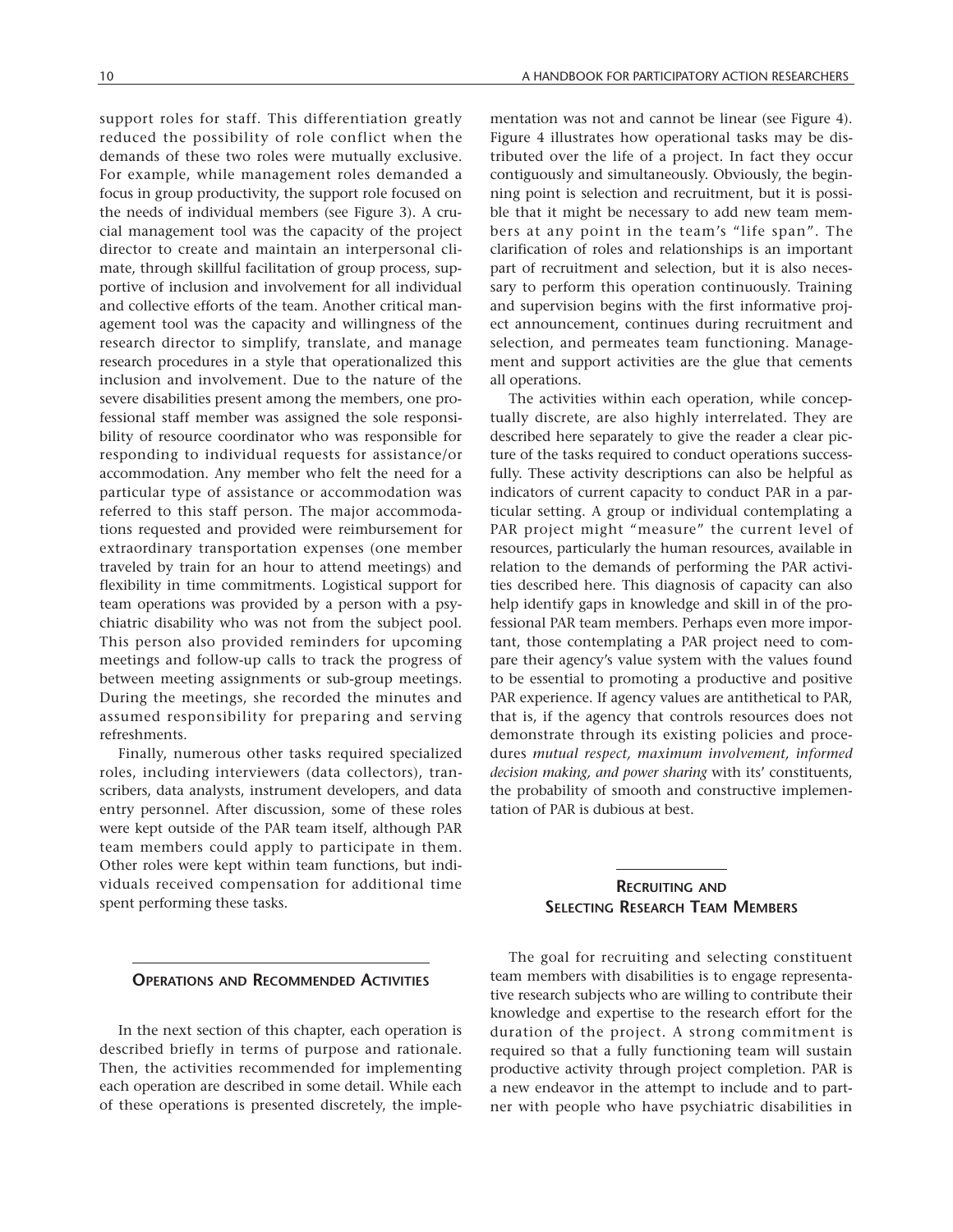|                   | <b>KEY STAFF FUNCTION</b>            | <b>MAJOR DUTIES</b>                                                                            | <b>PREFERRED COMPETENCIES</b>                          |
|-------------------|--------------------------------------|------------------------------------------------------------------------------------------------|--------------------------------------------------------|
| <b>MANAGEMENT</b> | <b>Project Management</b>            | Oversee project<br>implementation                                                              | Previous experience with<br>project management         |
|                   |                                      | Conduct team meeting                                                                           | Skills and experience in                               |
|                   |                                      | Recruit, hire, and supervise                                                                   | facilitating group process                             |
|                   |                                      | team members                                                                                   | Excellent interviewer skills                           |
|                   |                                      | Manage resource allocation                                                                     | Experience working with<br>people who have psychiatric |
|                   |                                      | Assure project completion                                                                      | disabilities                                           |
|                   | <b>Research Management</b>           | Schedule research tasks                                                                        | Broad knowledge of                                     |
|                   |                                      | Facilitate research decisions                                                                  | methodology                                            |
|                   |                                      | Teach research skills                                                                          | Experience with shared<br>decision making              |
|                   |                                      | Maintain research integrity                                                                    | Teaching skills and experience                         |
|                   |                                      |                                                                                                | Commitment to PAR<br>philosophy                        |
| <b>SUPPORT</b>    | <b>Research Team</b><br>Coordination | Define consumer team<br>member needs                                                           | Ability to "connect"<br>individually                   |
|                   |                                      | Develop and manage special<br>accommodations and                                               | Ability to define individual<br>needs                  |
|                   |                                      | individual resources<br>Provide direct support to<br>team members                              | Skills/experience with                                 |
|                   |                                      |                                                                                                | individual resource<br>management                      |
|                   |                                      |                                                                                                | Knowledge of psychiatric<br>disabilities               |
|                   |                                      |                                                                                                | Skills in developing<br>accommodations                 |
|                   | <b>Logistics Coordination</b>        | Maintain contact with team<br>members between meetings<br>Document team-meeting<br>proceedings | Good organizational skills                             |
|                   |                                      |                                                                                                | Good telephone skills                                  |
|                   |                                      |                                                                                                | Personal experience of<br>psychiatric disability       |
|                   |                                      | Purchase and prepare<br>refreshments                                                           | Good listening skills                                  |
|                   |                                      |                                                                                                | Good writing skills                                    |
|                   |                                      |                                                                                                | Good conversational skills                             |
|                   |                                      |                                                                                                |                                                        |

# **FIGURE 3— Functional Sketch of Key Management and Support Roles**

serious research and evaluation efforts. Therefore, there are no studies to guide the development of recruitment procedures and selection criteria. Past experience, and some research data from vocational and employment projects, does suggest that one of the single best predictors of program completion is personal investment and motivation. That is, people who choose to be involved freely and in relation to their own personal goals, are

more likely to "stick with it" than those who are chosen by professionals according to professionally derived criteria.

The recruitment and selection process suggested here reflects both state-of-the-art knowledge and the values inherent in PAR. Recruitment is a professional staff activity designed to cast a wide net for potential members. However, team members elect to participate by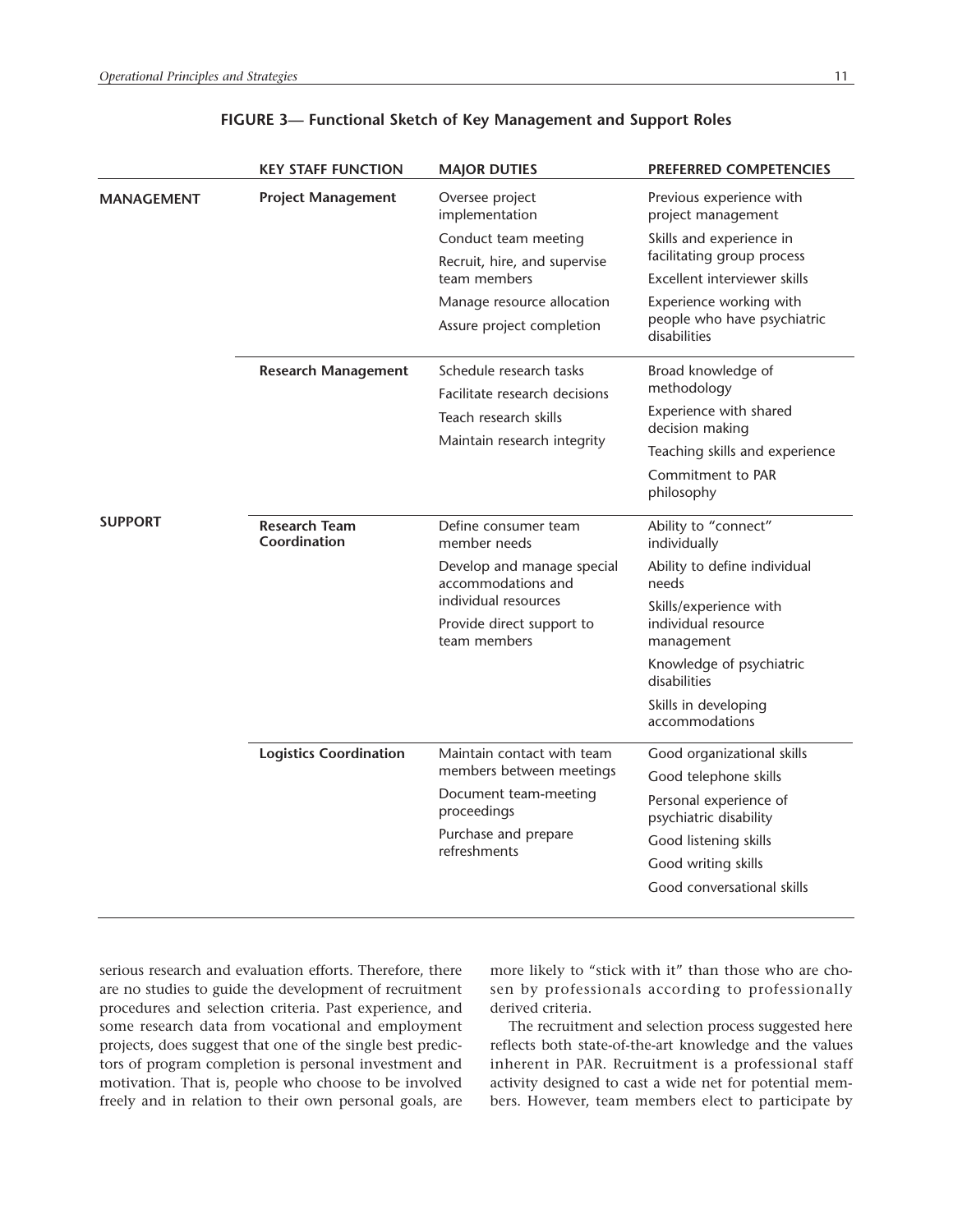| <b>PAR OPERATIONS</b><br>F                | <b>Project Start-up</b>                                                                                                                                                                                                                                                                                                                                                 | <b>Research Design and</b><br>Instrumentation                                                                                                                                                                                                                                               |
|-------------------------------------------|-------------------------------------------------------------------------------------------------------------------------------------------------------------------------------------------------------------------------------------------------------------------------------------------------------------------------------------------------------------------------|---------------------------------------------------------------------------------------------------------------------------------------------------------------------------------------------------------------------------------------------------------------------------------------------|
| <b>Recruitment and Selection</b>          | Identify potential team members<br>Develop the process to promote<br>effective self-selection                                                                                                                                                                                                                                                                           | Bring on new team members if<br>needed over the course of the<br>project                                                                                                                                                                                                                    |
| <b>Clarifying Roles and Relationships</b> | Developing role function<br>descriptions of all team members<br>Differentiate relationships from<br>previous personal experiences                                                                                                                                                                                                                                       | Review competencies brought to<br>the team by the research director<br>and those brought by consumer<br>members                                                                                                                                                                             |
| <b>Management and Support</b>             | Assure availability of financial<br>resources to pay consumer team<br>members<br>Hire resource coordinator and<br>logistics manager<br>Select, with all team members,<br>procedures for meeting manage-<br>ment, decision making, and conflict<br>resolution<br>Arrange times for orientation<br>meetings to assure access for the<br>majority of interested applicants | Manage team and meeting<br>discussions to ensure timely<br>decision-making and inclusive,<br>respectful process<br>Manage team process to assure<br>timely and appropriate creation of<br>instruments<br>Identify any individual<br>accommodation/support needs of<br>consumer team members |
| <b>Training and Supervision</b>           | Training for professional staff on PAR<br>values and philosophy<br>Basic project awareness training for<br>all interested members of the<br>subject pool<br>Train or orient organizational<br>supervisors to PAR approach                                                                                                                                               | Train team on research design<br>alternatives, their ramifications and<br>purposes<br>Train team on alternatives for<br>instrumentation and requirements<br>for designing new instruments                                                                                                   |

# **FIGURE 4—Examples Of Operational Tasks By Research Project Phase**

**PHASES OF RESEARCH PROJECT ACTIVITY** D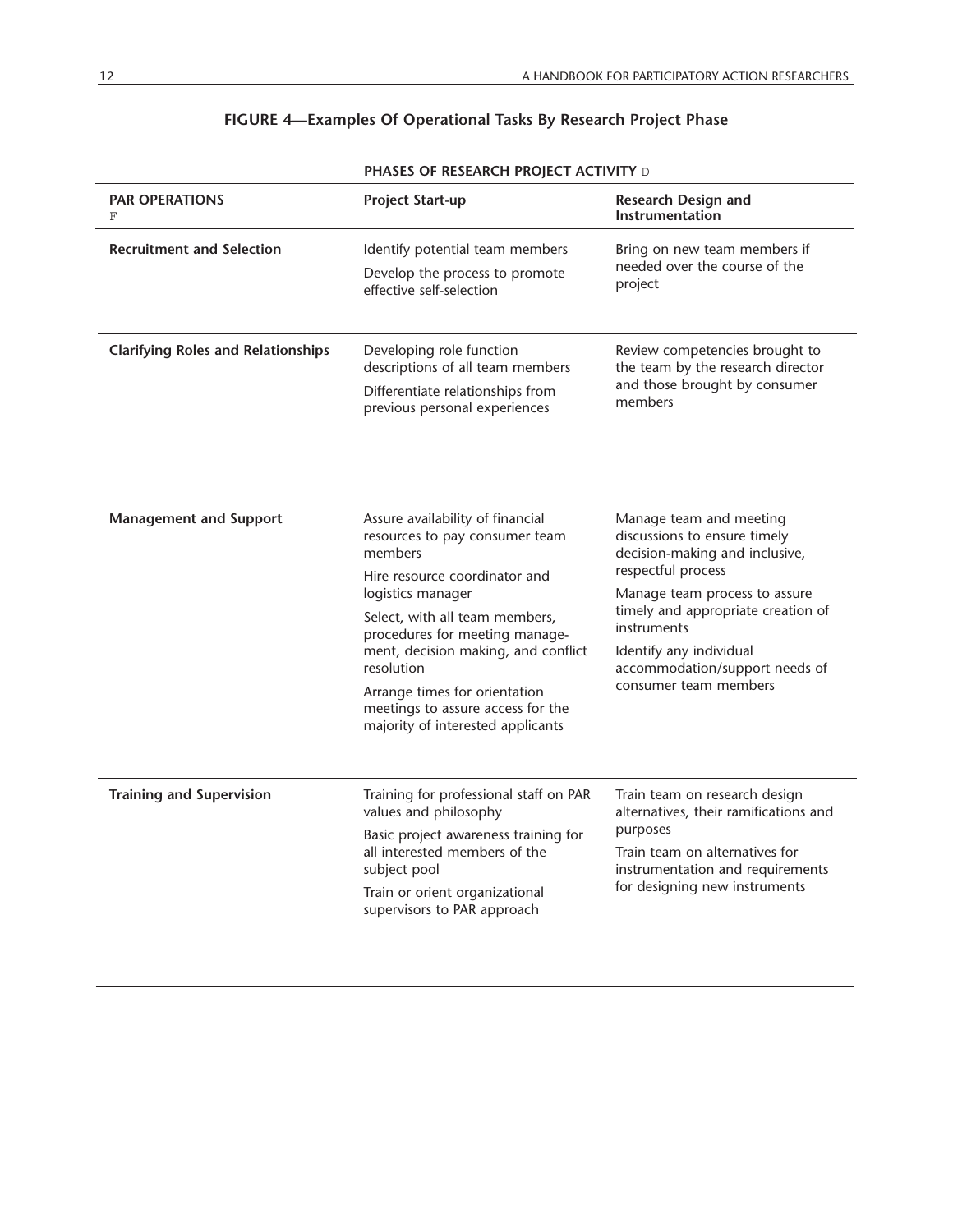# **FIGURE 4— (continued)**

| <b>Data Collection</b>                                                                                                  | <b>Data Analysis</b>                                                                                                                                                                     | <b>Interpretation and Dissemination</b>                                                                               |
|-------------------------------------------------------------------------------------------------------------------------|------------------------------------------------------------------------------------------------------------------------------------------------------------------------------------------|-----------------------------------------------------------------------------------------------------------------------|
| Develop job descriptions for data<br>collectors                                                                         | Recruit team members or outside<br>research assistants for data analysis                                                                                                                 | Hire outside assistance for product<br>production as needed                                                           |
| Design hiring process with team                                                                                         |                                                                                                                                                                                          |                                                                                                                       |
| Hire data collectors                                                                                                    |                                                                                                                                                                                          |                                                                                                                       |
| Define nature of Interviewer role                                                                                       | Clarify difference in relationship with<br>research director performing specific<br>research tasks (employee/employer)<br>versus performing general team<br>member functions (collegial) | Provide opportunity for co-learning<br>and co-location of theory between<br>consumer and professional team<br>members |
| Address potential role conflict<br>between being a data collector, a<br>research subject, and a research<br>team member |                                                                                                                                                                                          |                                                                                                                       |
| Delineate relative responsibilities of<br>consumer and professional<br>members in hiring data collectors                |                                                                                                                                                                                          |                                                                                                                       |
| Address specific accommodation/<br>support needs of data collectors<br>Manage team decision making on                   | Address specific accommodation/<br>support needs of preliminary data<br>analyzers                                                                                                        | Manage team decision-making on<br>data interpretation and on<br>dissemination activities                              |
| data collection procedures                                                                                              | Manage team decision-making on<br>data analysis approach and<br>implementation                                                                                                           |                                                                                                                       |
|                                                                                                                         |                                                                                                                                                                                          |                                                                                                                       |
| Train data collectors on basic data<br>collection requirements, i.e.,                                                   | Train all team members on nature of<br>data analyses                                                                                                                                     | Review dissemination alternatives<br>and their purposes                                                               |
| procedures used, demeanor,<br>responses to anticipated problems<br>in data collection                                   | Train specific team members to<br>complete preliminary data analyses                                                                                                                     |                                                                                                                       |
| Orient team to data collection<br>issues and strategies                                                                 | Supervise work performance of data<br>analyzers for quality and timeliness                                                                                                               |                                                                                                                       |
| Supervise work performance of<br>data collectors for quality and<br>timeliness                                          |                                                                                                                                                                                          |                                                                                                                       |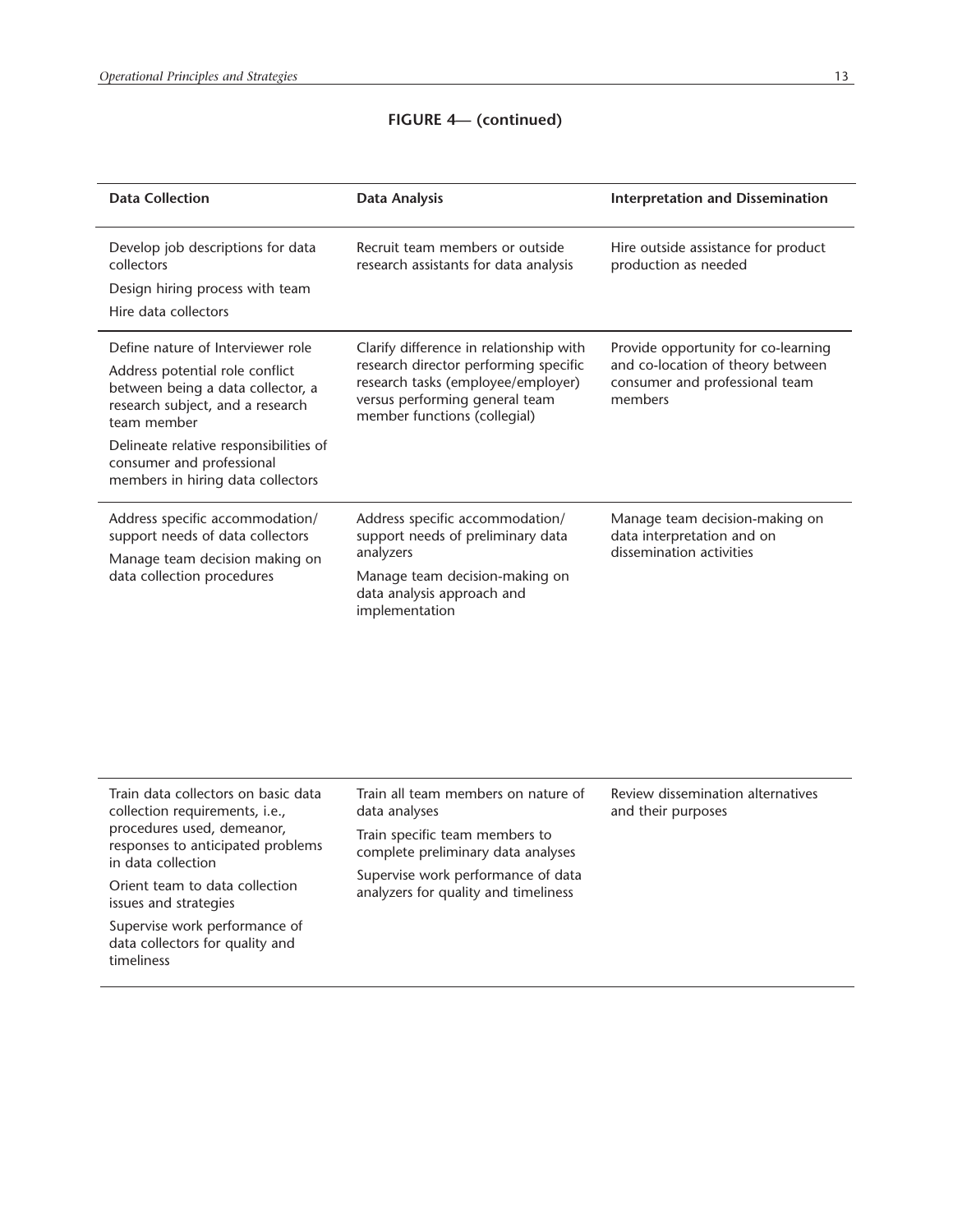involves:

well constructed, sequenced exploratory tasks that maximize the amount and quality of information they receive. A multi-stage recruitment process allows people to "opt out" at varying points, thereby facilitating selection of a group of people more likely to sustain involvement for the project's duration. In all recruitment activities, professionals provide assistance with processing new information that will facilitate a thoughtful deci-

sion. Recruiting and selecting research team members

- Advertising the PAR opportunity,
- Orienting potential team members, and
- Obtaining team member commitment.

#### **Advertising the PAR Opportunity**

*Advertising the PAR opportunity* is announcing the possibility for team membership to the entire research subject pool. Informing the entire subject pool assures the broadest possible representation for team membership. The announcement may take the form of a brochure or a personal letter. The letter approach is particularly effective if it is sent from an individual with whom potential members have a past or present positive relationship.

Within the announcement, it is important to include a brief description of the project, the reason for inviting participation, the general requirements for team membership, the potential benefits to both the individual and to the larger group, and a scheduled time and place (more than one if possible) for attending a project orientation session. A tear-off form that indicates the potential member's intentions concerning further involvement as well as the preferred orientation session and personal contact information such as phone number and preferred times for phone contact will help project staff to make arrangements for the orientation sessions and provide means for more direct communication. A stamped self-addressed envelope will enhance the probability of a better return rate. It is also helpful to identify a project contact person and a phone number that the potential team member can use to obtain more information before deciding to attend the orientation session.

#### **Orienting Potential Team Members**

*Orienting potential team members* is informing potential members about the details of the project and the role and responsibilities of a research team member. A concrete image of the expectations and benefits associated with joining the team is presented so that each individual can make an informed decision about making a commitment to the project. One of these benefits is financial. The spirit of PAR suggests that constituent team members must be paid for their time and effort and reimbursed for travel expenses, as are professional members. Payment for services also helps to define the nature of expectations. This must be made explicit, as it presents a potential risk as well as a benefit, since most team members receive SSI benefits that might be affected. Face-to-face meetings are the preferred mechanism for project orientation. A small group format can be useful because the small numbers provide the opportunity for dialogue but also maximize the efficiency of project staff time. The structure and process of a small group also simulates the interpersonal and cognitive nature of research team activities. A project fact sheet is a useful tool for providing information in simple terms, free of (see Figure 1).

A job description for a research team member position presents the range of knowledge and skills that will be helpful in performing research team functions. This description should be general at this point, since specific skills will be acquired by participation in research team activities. A thorough discussion of potential demands and benefits of team membership helps individuals to consider the physical, intellectual, and emotional implications of becoming a team member. The staff member who conducts the orientation session should be a skilled facilitator, one who can help individuals to examine the information presented from their personal frames of reference. Structuring the length of the orientation session to correspond to the possible length of time for a research team meeting provides an immediate and concrete experience that individuals can use to judge their ability and desire to engage in group activity for such a time period. Providing an exercise that represents a simple research task such as reviewing research instruments or tabulating frequencies offers an opportunity for individuals to gauge their interest in research activity.

#### **Obtaining Team Member Commitment**

*Obtaining team member commitment* is confirming the individual's desire and willingness to fulfill the role and responsibilities of becoming a research team member. Obtaining commitment verifies the person's intention to be a full participant in research team activities. Individual conferences with a project staff member offer the best venue for obtaining commitment because the person can freely discuss questions and concerns that are unique to his/her situation. As was true with the orientation conductor, the staff person who conducts the conferences must be a skilled facilitator, one who can help the potential member to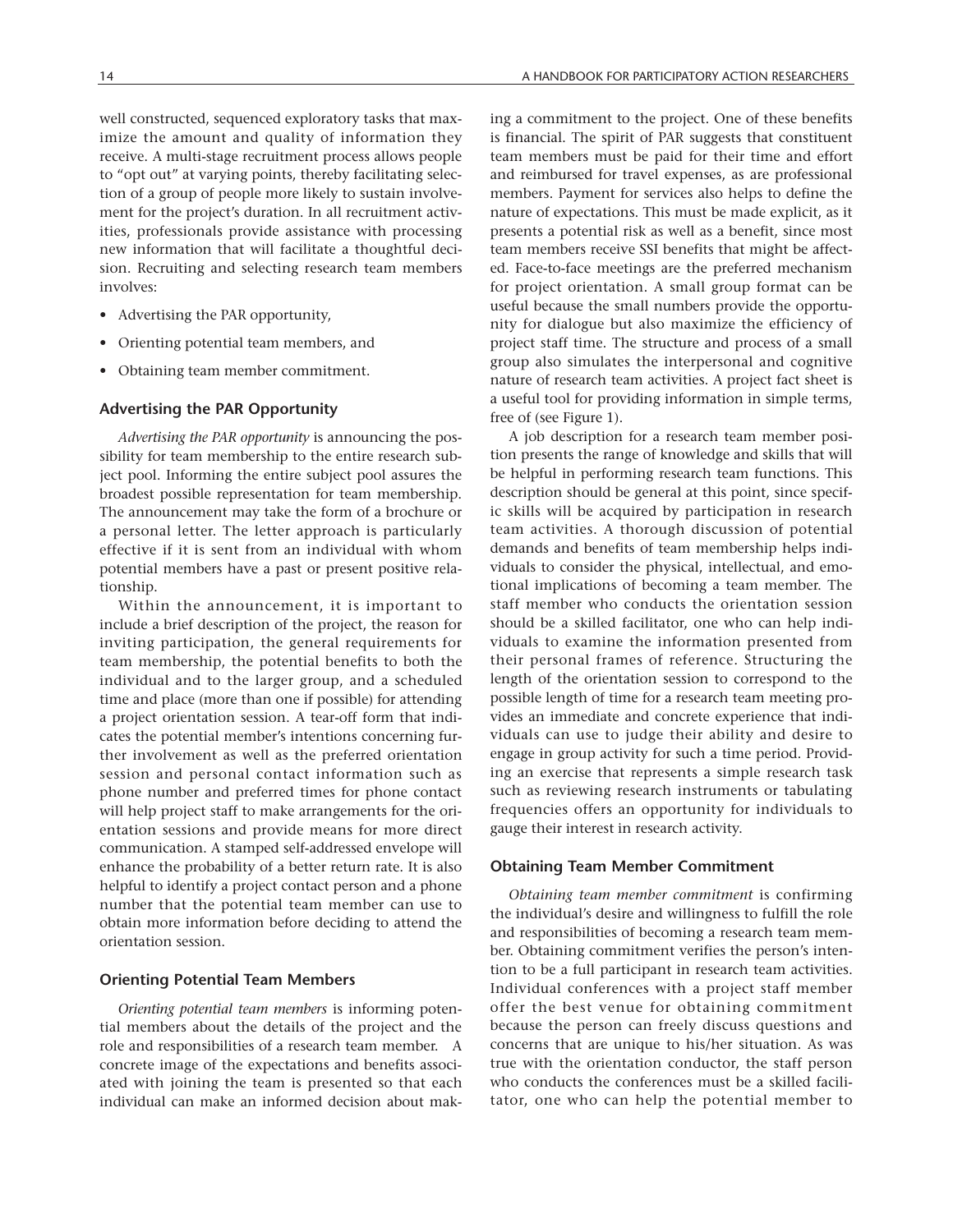examine both the emotional and intellectual content of his/her decision.

#### **Summary**

Team member recruitment and selection is a process of providing maximum access and thoughtful consideration for members of the subject pool so that they can make informed decisions about accepting and fulfilling the role and responsibility of becoming research team members. This multi-step process is time consuming and labor intensive. However, judicial and effective investment of staff effort during recruitment and selection will minimize attrition during project implementation and lay an important foundation of trust between professional and constituent team members. The length of time allotted to this form of recruitment and selection process will also vary widely depending upon the nature and strength of a pre-existing relationship between the researchers and potential constituent team members. Researchers who have no previous personal history with the members being recruited should anticipate a lengthier recruitment effort and the potential need for more orientation time. Additional incentives, such as paid attendance at pre-selection activities, may increase the numbers of applicants willing to consider team membership.

#### **ROLE/RELATIONSHIP CLARIFICATION**

Participatory Action Research may be a new experience for both professionals and for people with disabilities. In some instances, it may be a first encounter between team members in any context. In other instances, previous relationships between team members may have been in another context. In any instance, new roles and relationships will require members to interact in prescribed ways that are likely to be very different from previous experiences or expectations. Members must develop trust in one another to perform necessary functions competently and respectfully. This trust will develop only if individual members understand and accept the requirements of the various personal and professional interactions inherent in research team activities.

Developing this trust is not an easy task. In most instances, previous interactions between mental health service recipients and professionals have been encumbered by a serious imbalance of power, with professionals being the most likely to control the terms of the interaction. People with disabilities and professionals with no previous experience with one another may bring stereotypes and assumptions derived from former bad experiences or from no experience. People with disabilities may view professionals with apprehension and doubt that they can truly be open to the experience of disability, or that they can be allowed access to that experience without passing judgement. Mental health professionals may harbor doubts that untrained individuals, particularly those with psychiatric disabilities, can fully contribute to a research effort. They may, in fact, be concerned that such serious activity as research may have a detrimental effect on the consumers' mental health. When team members do have previous experience with working together, but in a context other than research (such as client/staff), there may be a tendency to revert to interactions inherent in these old relationships rather than those required by the new roles.

The goal of Role/Relationship Clarification is to explain differential responsibilities of team members so that historical preconceptions are eliminated and confusion concerning performance expectations is minimized. This clarification is equally necessary for both professionals and constituent team members. It is also essential that this be both an initial and an ongoing activity. Clarifying roles and relationships involves:

- Identifying essential member functions,
- Defining performance requirements, and
- Communicating expectations.

#### **Identifying Essential Member Functions**

*Identifying essential member functions* is distinguishing the unique roles that individual team members must fulfill for the entire team to work efficiently and effectively. Identifying essential member functions specifies the range of roles necessary for productive teamwork. Clarity in these roles facilitates all research team operations and helps to structure team makeup and interactions.

The range of roles in any PAR team will be dictated by the goals for the research. However, it is likely that the types of roles that will be needed for PAR teams that include members who have psychiatric disabilities will include, at a minimum, a research director, a project director, research assistants, a member support coordinator, a logistical support specialist, and, of course, team members with disabilities who can offer their experience and expertise as the contextual basis for the research effort. One person may play several roles; conversely, roles may be shared by two or more people. It is also likely that new roles will emerge and role demands will change during the course of the research. As constituent team members become more skillful and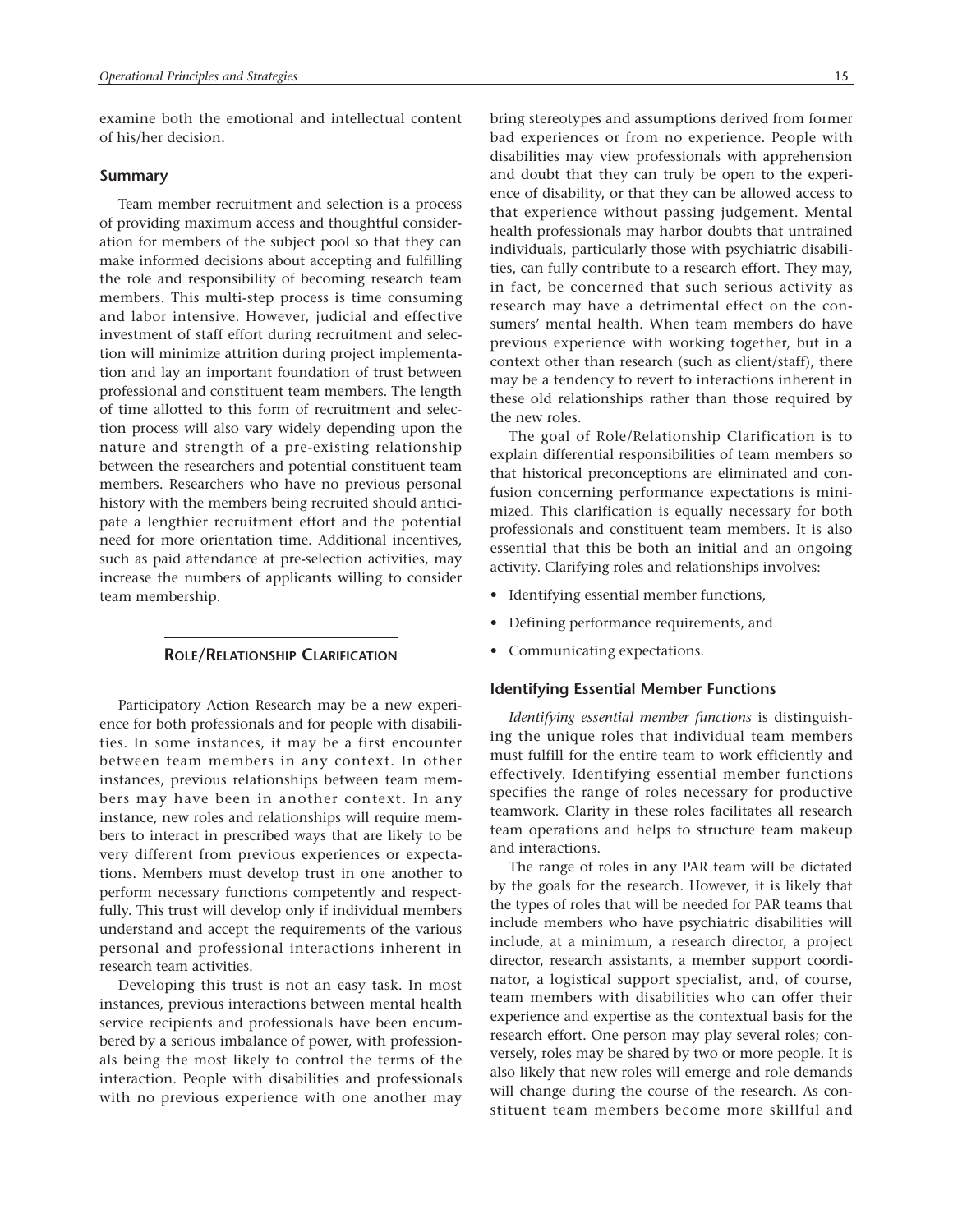knowledgeable, they may, in fact, assume many of the roles initially played by professionals. If PAR activities are implemented in the true spirit of PAR principles, mutuality will grow, and power will be redistributed so that, over time, professional members may find themselves acting much as consultants to a newly emerging group of competent researchers.

#### **Defining Performance Requirements**

*Defining performance requirements* is specifying the demands of each role played by team members. In essence, it is a job description that describes the range and variety of activities inherent in role performance. These role definitions are equally important to professional and constituent team members as they serve as guidelines for behavior that contributes to team performance. Clarity concerning these requirements helps team members to modify behaviors that might interfere with the goals of the research team. For example, a project manager might also be a program manager in a program where a consumer team member is a client. These pre-existing and sometimes concurrent roles dictate that they behave and relate as staff and client, while their current roles require that they behave and relate as colleagues. As another example, two constituent members may be friends, but in the context of PAR, one may be in charge of a research team activity that requires giving direction and feedback to the other. Clarity concerning the requirements of role performance helps members to identify their learning, accommodation, and support needs. For example, a professional team member who is a program manager may need to learn how to design a research survey. Or, a constituent team member may need to have additional coaching so that (s)he feels confident in presenting personal ideas in a group. Or, a researcher may need to learn how to teach, so that (s)he can share the information needed for all team members to make good research decisions.

#### **Communicating Expectations**

*Communicating expectations* is informing team members about the role demands of all team members and the nature of the relationships between the roles. Communicating expectations makes requirements for productive team operations explicit. Expectations will vary according to team roles. For example, if a constituent team member functions contemporarily as research assistant, (s)he may find that operating under the direct supervision of a professional team member involves meeting stiffer expectations than does the role of generic team member. Dual roles are always confusing for anyone; for someone who is assuming new roles and responsibilities that are unfamiliar as well as complex, the experience can be overwhelming, particularly if preexisting relationships cloud the picture. Professional staff must assume responsibility for explicitly defining roles and for making role requirements, and their potential sources for conflicting messages, clear to constituent team members. To the degree possible, these expectations should be communicated initially during the recruitment and selection process. However, since PAR is an organic and dynamic methodology, new roles and relationships will emerge throughout project duration. As this happens, new role definitions and performance expectations must be developed and disclosed so that necessary shifts in relationships can occur. Ideally, such disclosure will occur before the fact. However, in reality the first indicator that this has happened may be a role conflict within the group. When this occurs, the project manager, or another observant team member, will need to help the team to "call the question" and to redefine team member functions so that expectations for role performance are clear and the source of the role conflict is removed.

Since members will differ in their capacity to receive information, it is important to communicate expectations in as many media as are necessary given the PAR team membership. Preparing and sharing information in written form is extremely useful since it provides a reference point for other forms of communication. Explaining, and in some cases demonstrating the behaviors involved in role performance may be necessary to achieve maximum communication. For example, the research director may want to show how data is entered into a computer, or the project manager may demonstrate how (s)he will manage a team member disagreement. Also, while much of the communication will occur within the context of a PAR team meeting, there will be instances when some members may want and need individual conferences and discussions to fully understand the information presented.

It is also crucial to create mechanisms and a forum through which the consumer team members can feel safe in communicating their expectations of professional team members, particularly in expressing what adjustments or accommodations would be most likely to help them be full participants in the team member role. For example, one participant may need frequent calls between meetings to remain engaged; another may need a wake-up call; yet another may require an opportunity to meet with a staff person after a meeting to clarify information and to discharge anxiety. In our project we found that inviting and assisting team members to identify and communicate their needs, either within the group or with the resource coordinator removed many barriers to participation.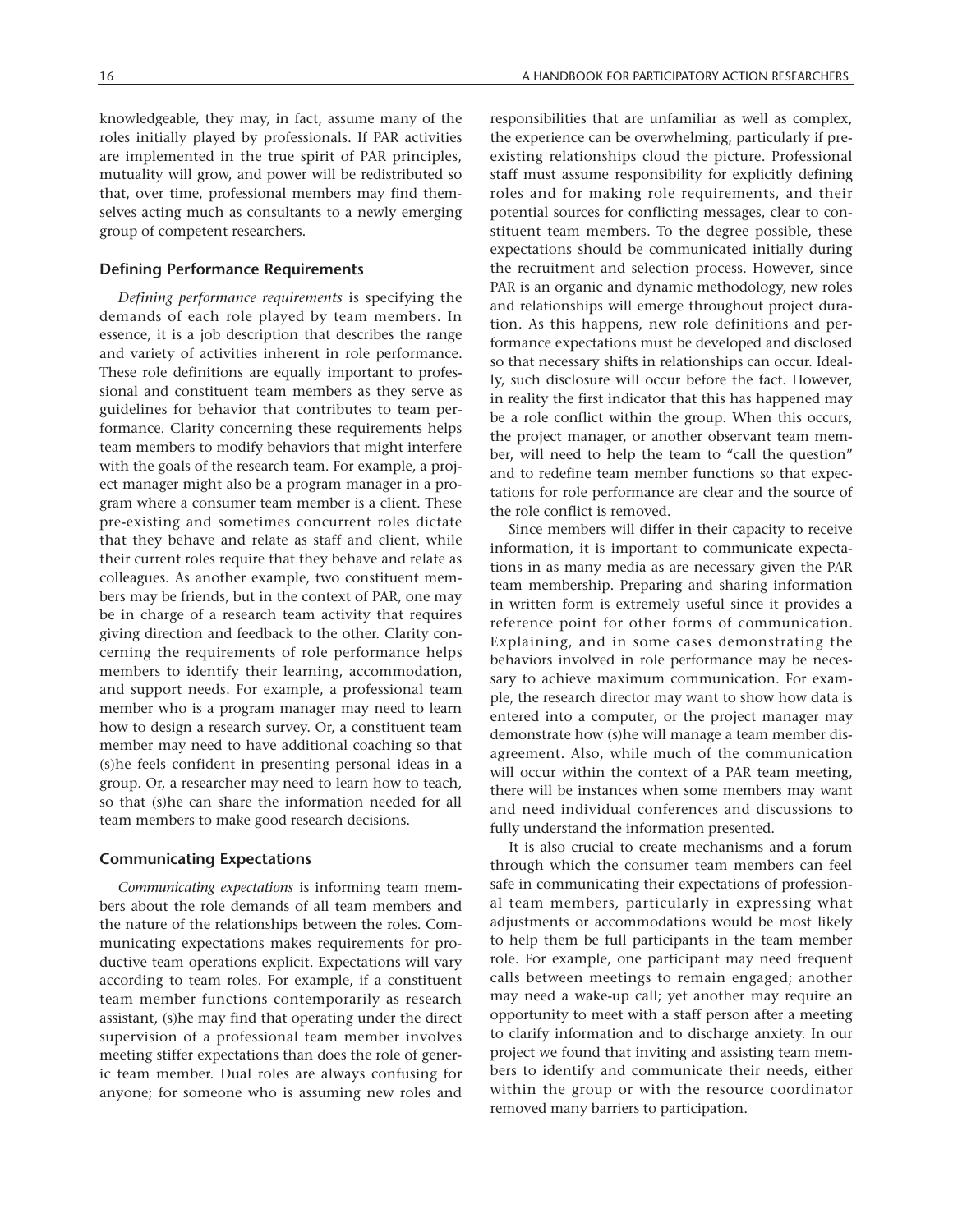#### **Summary**

Participatory Action Research frequently requires team members to perform in unfamiliar roles and relationships. Therefore, it is useful to describe these fully so that team members share a common image of their own roles, the roles of others, and the nature of the relationships between the roles. The dynamic quality of PAR necessitates that this be both an initial activity and an ongoing strategy for promoting productive team functioning.

### **TRAINING AND SUPERVISION**

The many roles required for effective PAR team operation require a wide range of knowledge and skills. Some will be more skilled and knowledgeable than others will, and there will be some roles that require knowledge and skill that few if any team members possess. The diverse knowledge and skills brought to the team by all members strengthen its potential potency. However, unless attended to fully, discrepancies in experience can divide rather than unite team activities. To overcome possible team fractures, learning is essential for all members. Shared knowledge increases the possibility for all members to contribute equally to research decisions; shared skills improve overall team competency. The vehicle for sharing knowledge and skill among team members is training and supervision. Training is the formal provision of instruction to equalize team member knowledge and skills. Supervision is the surveillance and guidance of a less knowledgeable or skilled individual by one who is more skilled or knowledgeable. The goal of training and supervision is to maximize the knowledge and skills of all team members, so that group and individual performance is enhanced. In this context, both training and supervision are identified as sources of learning for PAR team members. Training and supervision involves:

- Determining learning needs, and
- Structuring learning opportunities.

#### **Determining Learning Needs**

*Determining learning needs* is defining gaps in team members' knowledge and skills that are necessary for the team to complete research goals. Determining learning needs identifies the focus for learning activities. Professionals are selected to be team members because they have expertise and experience with selecting, applying, and implementing research methodology; constituents are recruited for the team because of their personal knowledge of the context of living with the experience of psychiatric disability. In general, then, if the "playing field" is to be equalized, and the research is truly to be a team effort, expertise and experience must be shared among all members. It is also likely that all team members may share some common knowledge or skill deficits that only an external "expert" can remediate. The most important step in determining learning needs is to acknowledge their common existence. Setting a tone that establishes the reality and assumption of ignorance as inherent in all team members helps to diminish the presumption of a higher order of value being placed on any member's knowledge or skill. Some learning needs of team members will be clear initially, as the goals of the research project are explored. Others will emerge only as the project progresses. The key is to establish a climate of openness and honesty among team members so that any member feels safe in expressing a lack of knowledge or skills and confident that, if need be, the resources of the project will be targeted on developing what is essential for full team participation.

#### **Structuring Learning Opportunities**

*Structuring learning opportunities* is arranging chances for all team members to acquire new knowledge and skills. Structuring learning opportunities creates the possibility for addressing and overcoming gaps in needed knowledge and skills. Opportunities for acquiring research knowledge and skill are best created as an inherent part of PAR team meetings. It is clear that, if all team members are to make informed decisions on all aspects of project implementation, they must have, at least, an understanding of the research process and the varying methodologies that promote it. They must also know the potential consequences of the choices they make. One way to assure this shared knowledge base is to incorporate formal processes for instruction and information sharing into team meetings.

At every new phase of project implementation overall design, instrument development, data collection, data analysis, and data interpretation—the researcher on the project takes responsibility for instructing the team in the nature of the activities involved; the possible alternatives for implementing the activities; and the research implications, positive and negative, for selecting each of these possibilities. Handouts, comparative charts of typical research tasks, reprints from elementary research textbooks or like materials, will promote understanding. Didactic presentations that de-mystify research and present it simply and elementally without compromising research princi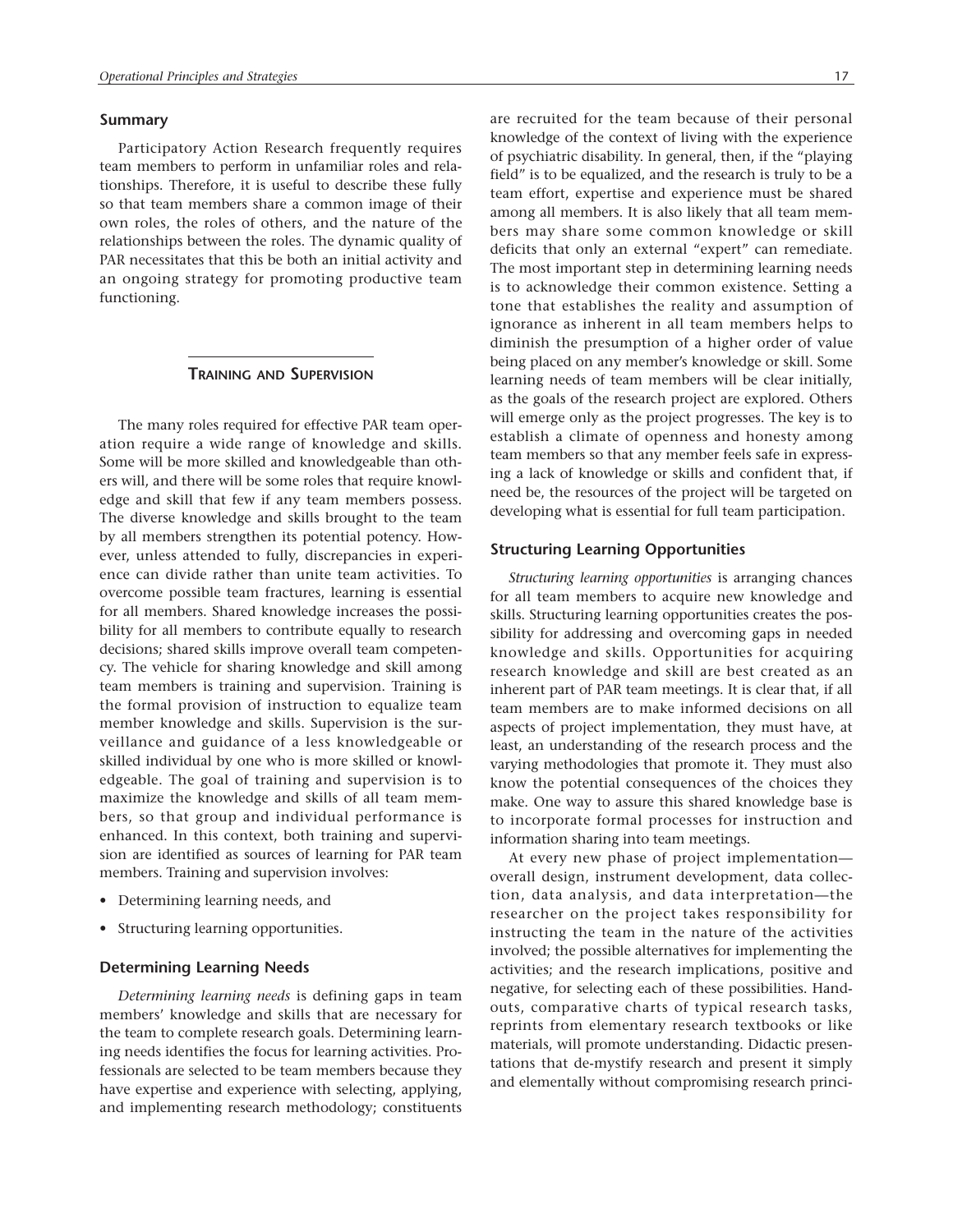ples or integrity help to remove informational and emotional barriers for participants.

Using our project as an example, under the topic of research design, the project director presented a summary of different types of research (e.g., experimental, quasi experimental, survey, and qualitative exploration) their methods, and implications of their use. A survey design was selected using a semi-structured interview format. When the instrument development phase was initiated, the director distributed materials on proper question development. Survey questions were generated through a prompted brainstorming session, and several team meetings and committee meetings were used to further reduce and refine the questions. With the instrument finalized, the team met on data collection procedures. The team decided on face-to-face Center located interviews, using consumer interviewers. The professionals delineated the administrative and supervisory mechanisms necessary for developing a cadre of interviewers. Team members revised interviewer job descriptions, hiring procedures, and participated in hiring selections. Potential interviewers were drawn from the PAR team and from clubhouses and drop-in centers. Supervision and training of interviewers and general management of data collection occurred outside team auspices. In pairs, team members conducted data reduction activities. After reviewing several ways in which interview data can be analyzed, the team chose "concept mapping" (Trochim & Cook, 1994). This proved to be a highly successful method for providing equal representation among team members for categorizing, labeling, and interpreting data.

When presenting research "how to's" and what for's" the presenter must convey respect for those who are hearing these principles for the first time. The presenter must also communicate faith in the capacity of the learners that they can truly understand and come to be able to use these principles. Once it is clear that all team members have a functional understanding of the research perspective, the team process can then be structured to allow consumer team members to teach professional staff about the feasibility and impact of implementing possible research strategies within the frame of reference of someone who has a psychiatric disability. For example, while an open-ended questionnaire has the benefit of eliciting the most information from a research subject, the lack of structure in such an instrument may be experienced by someone with a thought disorder as disorienting and anxiety provoking. As another example, while a standard instrument for evaluating "quality of life" may promote comparisons with other normed samples, the content may have no relevance to a particular constituent group who has quite a different definition of quality of life. Structuring

learning opportunities within team operations ensures that selected research activities reflect the informed perspectives of all team members.

Team members who not only select to participate in, but also to conduct research activities, may require skill training and supervision. For example, team members may assist with data collection or data analysis. If not previously skilled in these techniques, they will need some explicit instruction and supervised practice to assure their competence, before actually implementing these tasks. It is probable that not all team members will want to be involved in all tasks, nor does supervision necessarily occur within the PAR team meetings. Therefore, opportunities for acquiring and perfecting these skills will necessarily occur at additional and/or adjunct sessions. These fledgling researchers will also need individual or group supervision throughout the duration of the activity, just as any junior researcher would require. In addition, the professional members of the team may wish to conduct ongoing peer supervision for themselves to monitor and correct impulses to assert control inappropriately.

As a framework for assuring adherence to PAR principles, the entire team may want to conduct peer supervision. One strategy for building this framework is a periodic process review of past meetings and personal team member experiences. An overall project evaluation, designed and conducted by the team (guided by standard evaluation standards), is also warranted.

#### **Summary**

If knowledge is power, then sharing knowledge is sharing power. For PAR to achieve its aims, sharing power among team members is essential. Training and supervision are an efficient and effective means of power sharing. When opportunities for learning become an essential operation within the team process, fear of losing power or having it supplanted is diminished, team productivity is promoted, and the rigor and meaning of research is enhanced.

## **TEAM MANAGEMENT AND SUPPORT**

In the final analysis, the goal of the PAR team is to complete all research tasks efficiently and effectively so that project goals and objectives are achieved. Accomplishing this outcome requires both management of, and support for, team and individual member functioning. It is crucial that while the values of the PAR process are honored, the intention of the research project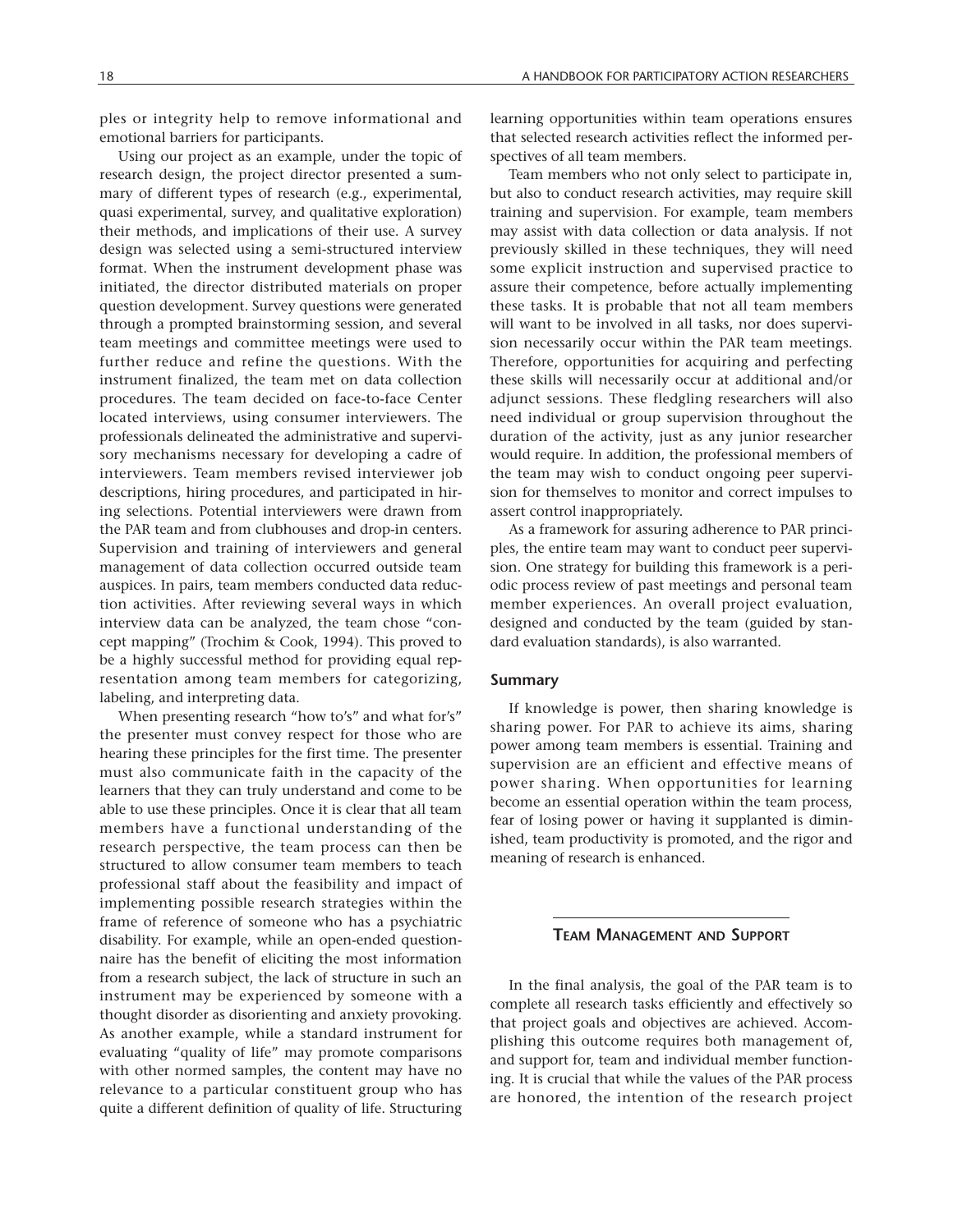remains primary. The integrity of the project requires organizing team activities that balance the honoring of a PAR philosophy with facilitating the achievement of intended research outcomes, according to accepted research standards and within established time and operational commitments. This is best achieved by full disclosure by professional staff of information concerning both the PAR process and the research goals and objectives with all team members so that time lines, outcomes, operational parameters and restrictions, and external expectations imposed by such sources as governing and/or funding bodies are clear to all. Where true limits to power sharing exist, they must be honestly acknowledged. For example, if the funding sources expectations or organizational policies will supersede team decisions, this must be known by all members. It is essential that actual degrees of freedom for team decisions be clear at the outset so that trust in the process is not violated. Given this common information base and understanding of operational limitations, the team can establish both management and support structures that will facilitate project implementation. Managing and supporting the PAR team involves:

- Determining management and support needs,
- Formulating operational strategies, and
- Assigning responsibilities and resources.

#### **Determining Management and Support Needs**

*Determining management and support needs* is defining the activities required to help team members, both as a group and as individuals, to work at maximum capacity to accomplish project goals and objectives. Identifying these activities clarifies operational procedures for the team. It also helps to differentiate management activities from support activities, that is, those procedures that provide control and direction to project efforts versus those that strengthen and sustain team member participation. It is important to differentiate these activities since their implementation sometimes involves conflicting role expectations. For example, while management activities require someone to keep the group on task, support activities may require diverting attention from the group to focus on individual needs. Examples of management activities include the establishment of meeting times and places; creating resources and payment mechanisms for compensating and reimbursing consumer team members; selecting a structure for the agenda; creating, organizing, preparing for, and implementing group activities; and selecting a group decision model and decision-making method (e.g., majority rule versus consensus building). Examples of support activities range from providing basic

logistical and clerical assistance, such as typing and copying materials, recording minutes, and obtaining and preparing refreshments, to accommodating individual disability needs, such as providing individual assistance with reading the materials, providing tapes of sessions to members who are absent due to illness, and arranging for "coaching sessions" for people who experience emotional barriers related to group participation.

To some degree, determination of management and support needs can begin in advance of the actual establishment of the team. In the best of circumstances, people with disabilities would be involved in early phases of project design and relevant discussions of needs could be included as part of the project planning process. However, in many instances, actual constituent involvement does not occur until a research project has been funded. In this case, project professional staff can use previous experiences to hypothesize what some of these needs might be. However, final conclusions can not be made without team member input.

#### **Formulating Operational Strategies**

*Formulating operational strategies* is creating procedures that address defined management and support needs. These procedures clarify what, when, and how management and support needs will be met. Clarifying these procedures makes operations explicit and minimizes the possibility for confusion. In so far as possible, all members of the team should be involved in the discussion, creation, and approval of these procedures. When procedures have been developed in advance of the creation of the team, they should be examined and modified to include team member perspectives. When modifications are not possible due to external organizational requirements, limitations on these possibilities should be presented as one of the parameters of the discussion. As mentioned previously, a formative evaluation process can also provide a useful methodology for monitoring the effectiveness of project management.

#### **Assigning Responsibilities and Resources**

*Assigning responsibilities and resources* is specifying accountability and allocating project assets and supplies to ensure that selected procedures will be implemented as designed. Specifying accountability diminishes the possibility of confusion and role conflict. Allocating project assets defines the portion of the project's budget that will be needed to make effective management and support a reality. Examples of helpful supports are personal accompaniment while traveling to team meetings, scheduled phone contacts between team meetings, reimbursement for extraordinary transportation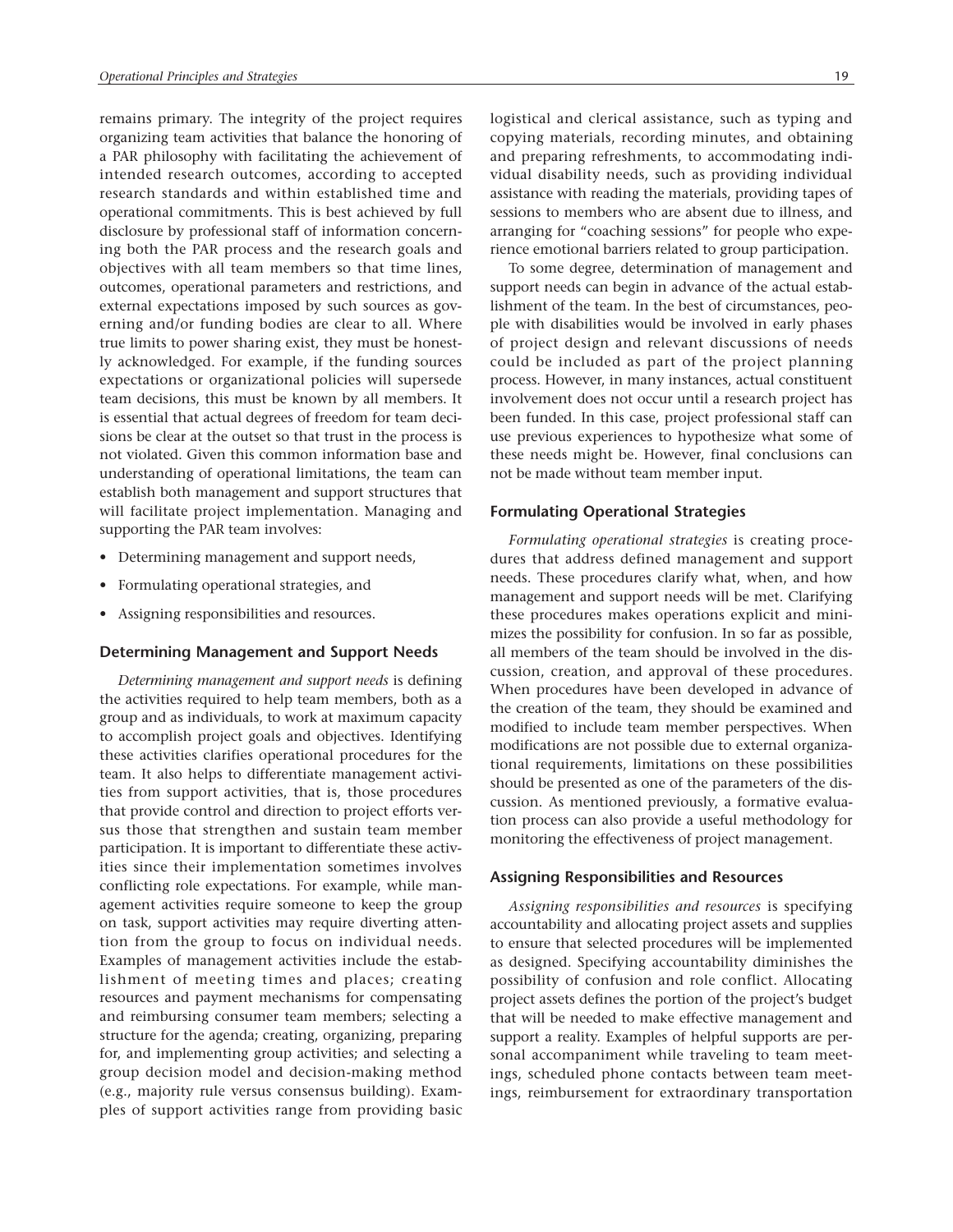costs, child care, meeting refreshments, and telephone time with professional staff to review personal concerns and fears regarding performance as a team member. When implementing PAR with people who have severe psychiatric disabilities, it is advisable to set aside a sizeable portion of the budget for the support function. In fact, since support needs will vary widely and sometimes may require intensive staff involvement, it is recommended that responsibility for the support function be assigned to a professional member of the staff who can devote full attention to this function when needed. For example, a team member who experiences an exacerbation of symptoms that requires hospitalization, may want and be able to continue team participation while hospitalized if kept informed and assisted to make contributions to the team activities. This additional effort may require a professional team member to visit the hospitalized member so that (s)he can continue to engage in some team activities although (s)he is unable to be present physically. Segregating this function also helps to reduce the potential for staff to experience conflicting role expectations that are inherent in the performance of management versus support activities. In addition to professional staff, there may also be constituent members who want to and can assume a level of responsibility for support activities. However, it is important that this activity not be left to constituent members by default.

#### **Summary**

Successful attainment of research project goals requires well developed management and support strategies specifically designed to address individual and group needs. Considerations regarding responsibility and resource assignment are best made as the project is being designed and proposed. However, changes recommended by team members with disabilities during project implementation may require a reconsideration of original budget allocations. Since management and support activities are often inherently adversarial, it is important to differentiate them in terms of procedures and staff responsibilities. In a PAR project, it is also essential that the strategies selected for management and support be based on operational principles that reflect the values of mutual respect, maximum involvement, informed decision making, and power sharing. Adherence to these principles may require redistribution of project assets to assure the availability of appropriate resources and support for individual team members who experience barriers to participation which are associated with their psychiatric disabilities. Mechanisms, such as some type of formative process evaluation, are useful for improving faithful replication of the PAR paradigm.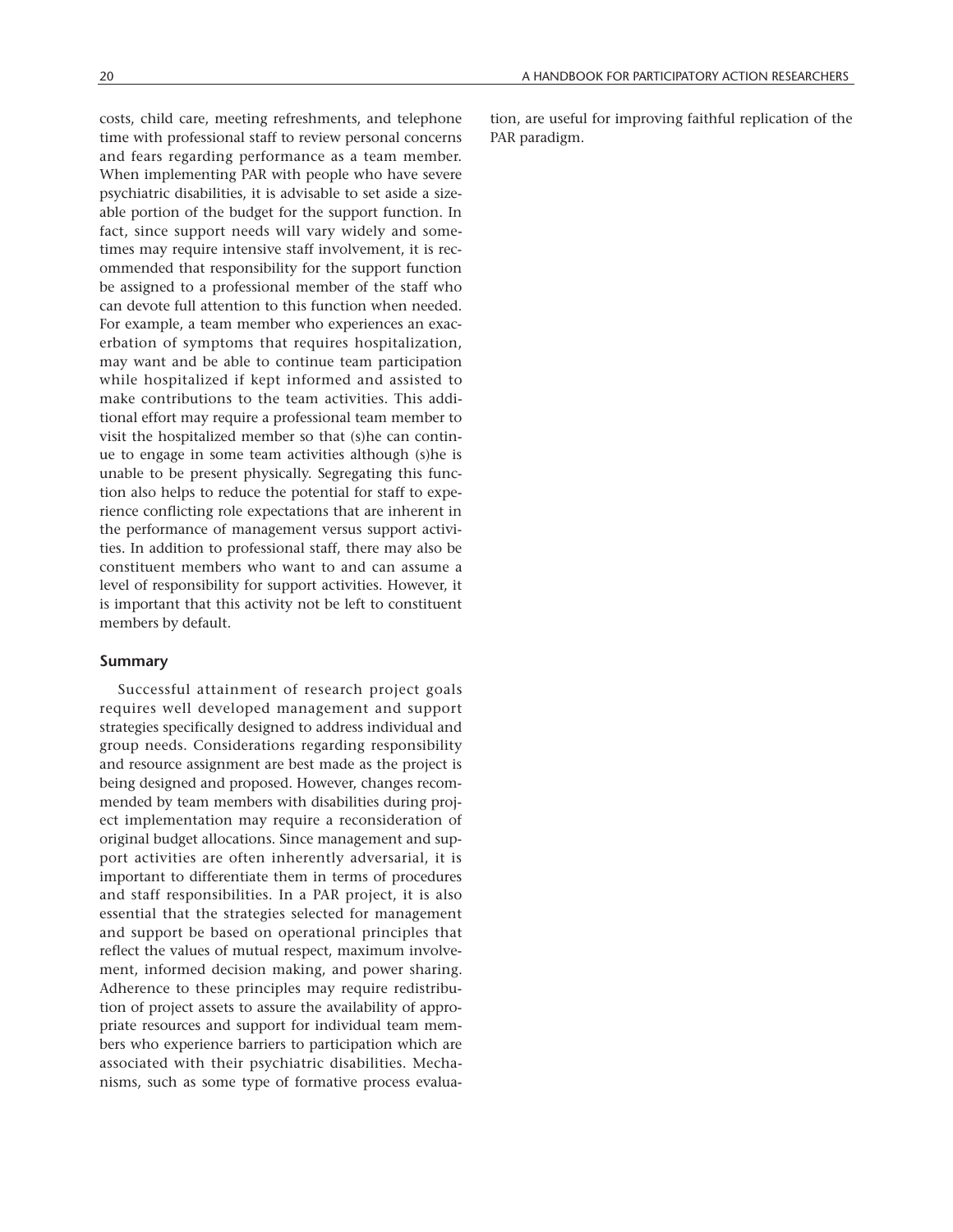# *Some Final Thoughts CHAPTER 3*

A few final thoughts are shared below regarding the implementation of PAR with people who have psychiatric disabilities. These reflect constituent observations from both the formative evaluation of the PAR project and from the musings and resulting surprises of the professionals engaged in the PAR project. While originating from this unique experience with PAR, we believe they can be generalizable enough to the PAR process as a whole to be useful to readers of this handbook.

# **OBSERVATIONS OF TEAM MEMBERS WITH PSYCHIATRIC DISABILITIES**

As noted in the "how to" section of this handbook, a formative evaluation of a PAR project is essential to good project management, as well as being academically interesting. Doing so reflects not only a sound research principle, but when done as a process evaluation over the course of the project, it can serve as a selfcorrecting mechanism for potential problems such as: professional dominance in decision-making or discussion, insufficient information or support for team members, poor communication, or absence of trust. For this project, the team selected a reflection and review process, scheduled quarterly during which members shared their experiences, verbally or in writing, of being on the team. The discussion was tape recorded, transcribed, analyzed for content themes by one of the constituent team members, and then reviewed and revised in a team discussion. The content analysis showed that the discussion themes could be grouped under three rubrics of: reflections (made on the PAR process), values (that permeated the PAR experience), and PAR methods (as assessed by the members).

Overall, constituent team members consistently reflected on their enjoyment of actually being able to participate in (and not just hear or learn about) a research project. This fostered a sense of accomplishment, a sense of competence, an appreciation for the experiences and learnings they brought to the PAR team, along with the development and utilization of skills. Among the PAR values identified by members were authenticity, equality, worthiness (both of themselves and of the project), trust, co-learning or mutuality, and camaraderie. As for beneficial methods, members noted: the helpful provision of boundaries and structure, knowing what is "not negotiable," having sufficient information, the de-mystification of research, and the empowerment of participants. Such evaluations gave the professionals confidence that the process (as well as the product) was developing appropriately.

# **OBSERVATIONS OF PROFESSIONAL TEAM MEMBERS**

The reflections of the professional team members are categorized and described below.

#### **PAR Works**

Embarking on PAR with people who have psychiatric disabilities can be daunting. With no previous experience or models in the literature, we had no way to forecast the problems we might encounter nor our ultimate success. However, we found that each meeting of the PAR team increased our enthusiasm and confidence in PAR and in our decision to apply this methodology to this project. Research material and information presented was readily and correctly absorbed by members. Intelligent and lively discussion ensued. Decisions were made. The research program moved forward and was completed. Moreover, the decisions reached by the team were all sound, they resulted in successful and quality research, and they were often different from, and better than, the decisions that might have been made had the professionals acted alone.

#### **PAR Is Manageable**

There were no occasions when members' psychiatric disabilities or limited research experience posed uncontrollable interactions or obstacles to project goals. As psychiatric rehabilitation service providers, our knowledge of and familiarity with the probable needs of constituent members led to the inclusion of specific support roles and functions by designated professional team members. These support functions built into the team and the clinical capacities of some of the profes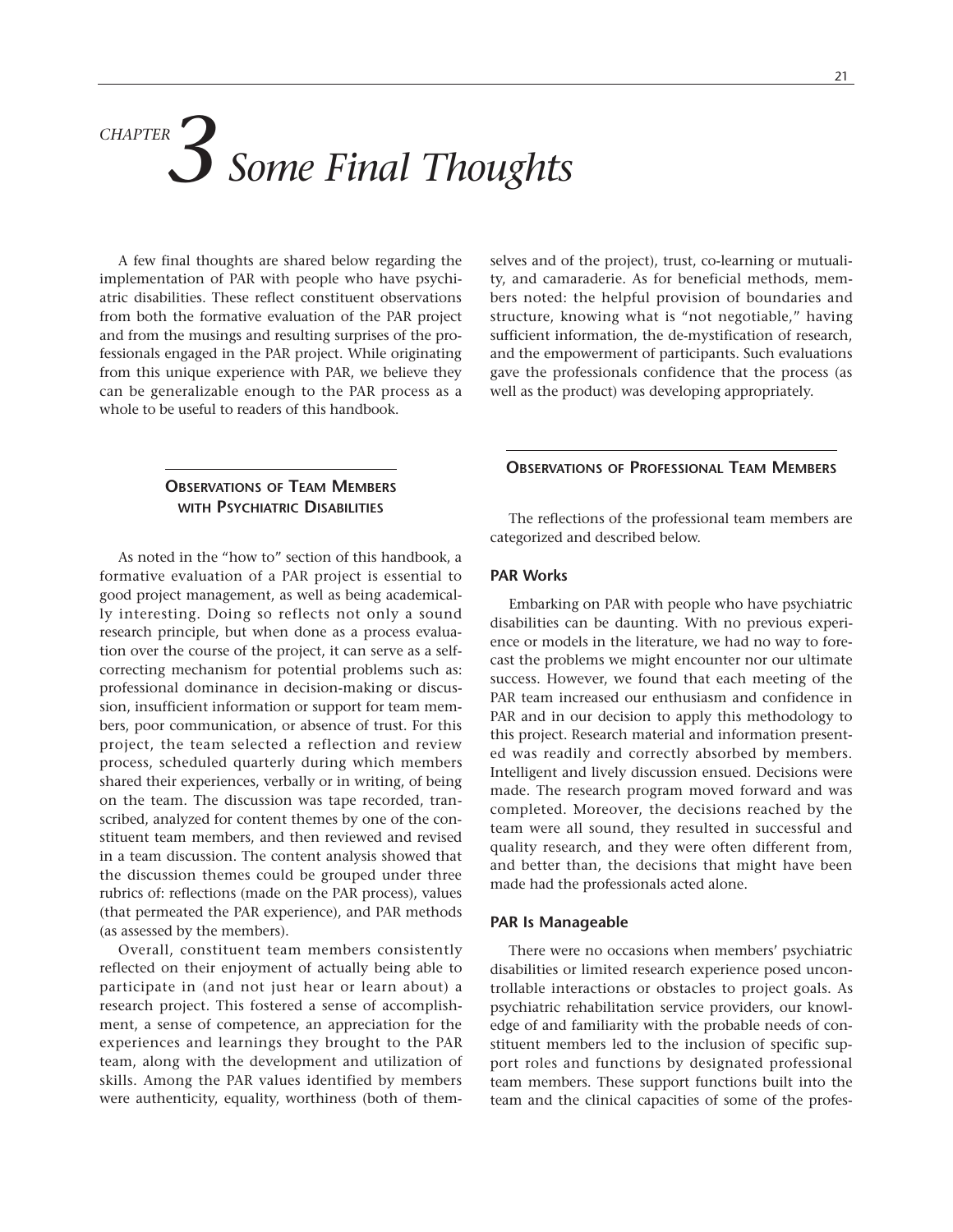sional members contributed to our ability to anticipate potential sources of difficulty and to create and manage conditions that facilitated constructive engagement and problem solving. Researchers who lack direct service experience with this population may want to include some team members who have direct service experience to design and implement strategies that promote maximum collaboration among all team members.

#### **PAR Energizes**

Professionals were also surprised to find that having succeeded in convening a committed, well-informed, and trusting team, an *esprit de corps* or camaraderie emerged. Meetings were marked by humor, open and genuine communication, and by respect and mutual learning. While attendance did vary for each meeting, and all members needed several prompts around meeting times and commitment, on the whole, most meetings were stimulating and enjoyable.

## **PAR Illuminates**

An assumption of PAR is that professionals cannot fully know the experience of the subjects of their research, in this case, people with psychiatric disability, and that subject input is essential for appropriate construction and implementation of theoretically sound research. This assumption bore true. Repeatedly, constituent input overturned the expectations of the professional researchers. Their participation widened research aims, narrowed methodological dilemmas, illuminated areas not seen by researchers, made instruments or processes more sensitive, and brought forward the needs of consumers—including needs for greater involvement and responsibility. This is not to say that team members must be highly educated. Educational status among team members varied from virtual illiteracy to master's degrees. What was essential was the professionals' willingness and ability to show respect, appreciation, acceptance, and inclusion of the viewpoints of all members irrespective of how articulately or eloquently expressed. Basically, to be true to PAR values and principles, professional team members had to "walk the walk" instead of just "talk the talk."

# **IN CONCLUSION**

Professional researchers in the fields of mental health and psychiatric rehabilitation are increasingly called upon to abandon their academic ivory towers and to conduct research in the "real world" that reflects the reality of the people it is supposedly designed to help. To do so with integrity, researchers must find methodologies that can integrate rigorous designs with meaningful questions. Ultimately, the meaning must come from the lived experiences of people who have psychiatric disabilities. The rigor must be derived from the pooled experience of skilled researchers. We believe that the paradigm that offers an opportunity for this unique blend of meaning and rigor is Participatory Action Research (PAR). We hope that this handbook can provide a foundation and framework for professional psychiatric rehabilitation research professionals and people who have psychiatric disabilities to launch new and exciting joint research efforts that honor the experience and expertise of all who would choose to be PAR team members. We believe that all constituents of mental health and psychiatric rehabilitation will gain much from both the process and outcome of such endeavors.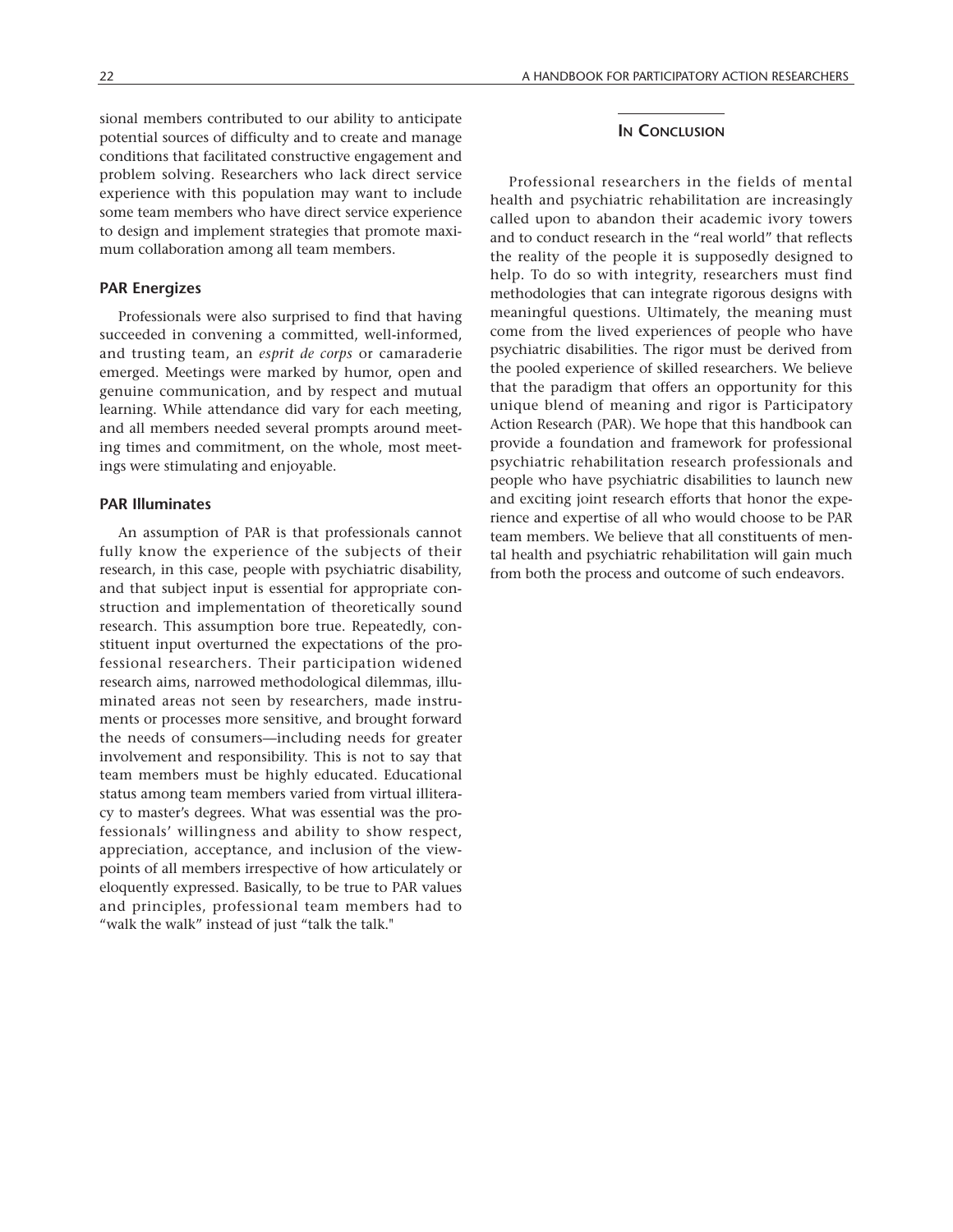## **REFERENCES**

- Elden, M. & Levin, M. (1991). *Cogenerative learning. In: Participatory Action Research,* Whyte, W.F. (Ed.). Newbury Park, CA: Sage Publications.
- Fenton, J., Batavia, A., and Roody, D. (1993). Proposed Policy Statement on Constituency-Oriented Research and Dissemination. Washington, DC, DOE/NIDRR.
- McTaggert, R. (1991). Principles for participatory action research. *Adult Education Quarterly, 41*(3), 168-187.
- Rogers, E.S. & Palmer-Erbs, V. (1994). Participatory Action Research: Implications for research and evaluation in psychiatric rehabilitation. *Psychosocial Rehabilitation Journal, 18*(2), 3-12.
- Rosenwald, G.C. (1988). Toward a formative psychology. *Journal for the Theory of Social Behavior, 18*(1), 1- 32.
- Trochim, W., Cook., J.A., & Setze, R. J. (1994). Using concept mapping to develop a conceptual framework of staff's views of a supported employment program f or individuals with severe mental illness. *Journal of Consulting and Clinical Psychology, 62*(4), 766-775.
- Walton, R. and Gaffney , M.E. (1991). Participator y action and participation. The merchant shipping case. In: *Participatory Action Research,* Whyte, W.F. (Ed.). Newbur y Park, CA: Sage Publications.
- Whyte, W.F. (1989). *Participatory Action Research.* New bury Park, CA: Sage Publications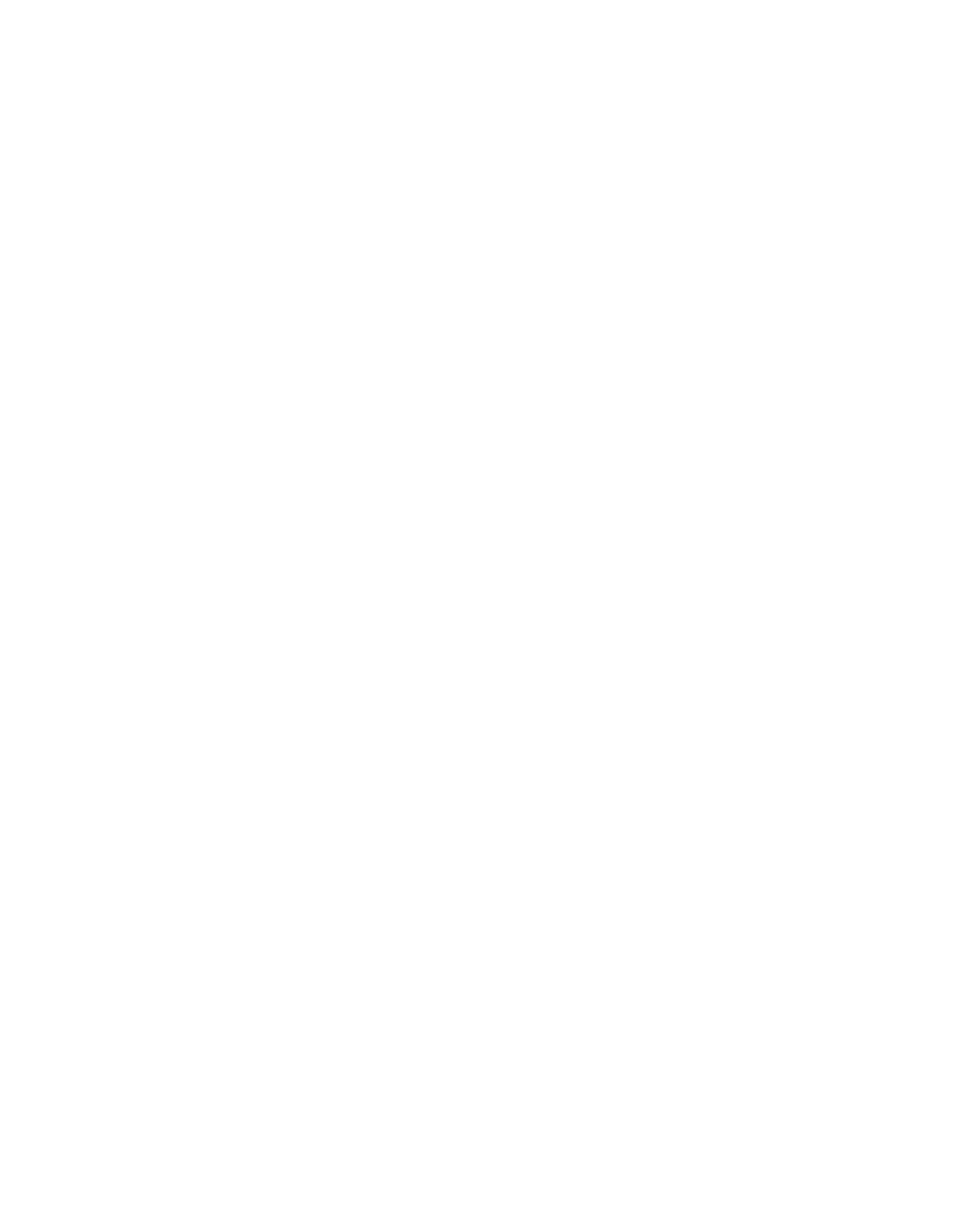# **LONG-TERM OUTCOMES OF PARTICIPANTS IN A CAREER EDUCATION PROGRAM FOR YOUNG ADULTS WHO HAVE PSYCHIATRIC DISABILITIES**

#### **Briefing Paper No. 1 of 3**

Between 1985 to 1989, 50 young adults with psychiatric disabilities participated in a study investigating the effects of a career education program, based on the choose-get-keep approach to psychiatric vocational rehabilitation. This program, held on the Boston University campus consisted of both classroom instruction and intensive professional and peer support). In the original study, participants showed significant gains in self-esteem and in educational/vocational status, as well as a significant reduction in hospitalization rates, when comparing measures taken prior to and post participation (Unger, Anthony, Sciarappa, & Rogers, 1991). In 1995, a follow-up study, funded by the National Institute on Disability and Rehabilitation Research (NIDRR Grant #H133G20070), determined the long term outcomes (5–8 years) of participants in this study. Measures used during the first study were re-administered to ascertain stability of gains. In addition, a quality of life measure was also administered.

#### **Summary of Major Findings**

- The significant gains initially found for current employment were maintained.
- The significant gains initially found for current educational enrollment were not maintained.
- Significant gains in being currently involved in either work, education or training were maintained.
- Significant gains in self-esteem scores were maintained.
- Significant reduction in hospitalization rates were maintained.
- Quality of life scores tended toward the middle range of a seven-point scale of "terrible" to "delighted." Lower self ratings were noted for satisfaction with the amount of pay, overall income, and hours worked. Higher rates of satisfaction were found for living arrangements, and availability of medical care.

This study suggests that most of the positive effects of the university-based career education program were maintained following a minimum of a 5 year hiatus from the program. Future research using a randomized control group design is necessary to rule out whether these gains would have been achieved and maintained without the intervention. The lack of significance of educational gain as measured in the current study is interpreted as the natural trend not to remain in an educational setting beyond the time needed to complete the requirements of the program. The continued significant reduction in hospitalization suggests that individuals who are pursuing career development goals are not using high cost medical services. A new measure of quality of life suggests that subjects were at least moderately satisfied with their overall circumstances.

Programs which serve young adults with psychiatric disabilities should consider providing a career education intervention to improve the long term possibility for vocational achievement and personal success and satisfaction.

Systems that fund programs that serve young adults with psychiatric disabilities should invest in career education program interventions such as the one provided by Boston University as a mechanism for potentially reducing future medical costs.

#### **References**

Unger, K., Anthony, W.A., Sciarappa, K., & Rogers, E.S. (1991). A supported education program for young adults with long-term mental illness. *Hospital and Community Psychiatry, 42*(8), 838-842.

#### **For further information please contact:**

Marsha Langer Ellison, Ph.D. ellison2@bu.edu

Home page: http://www.bu.edu/sarpsych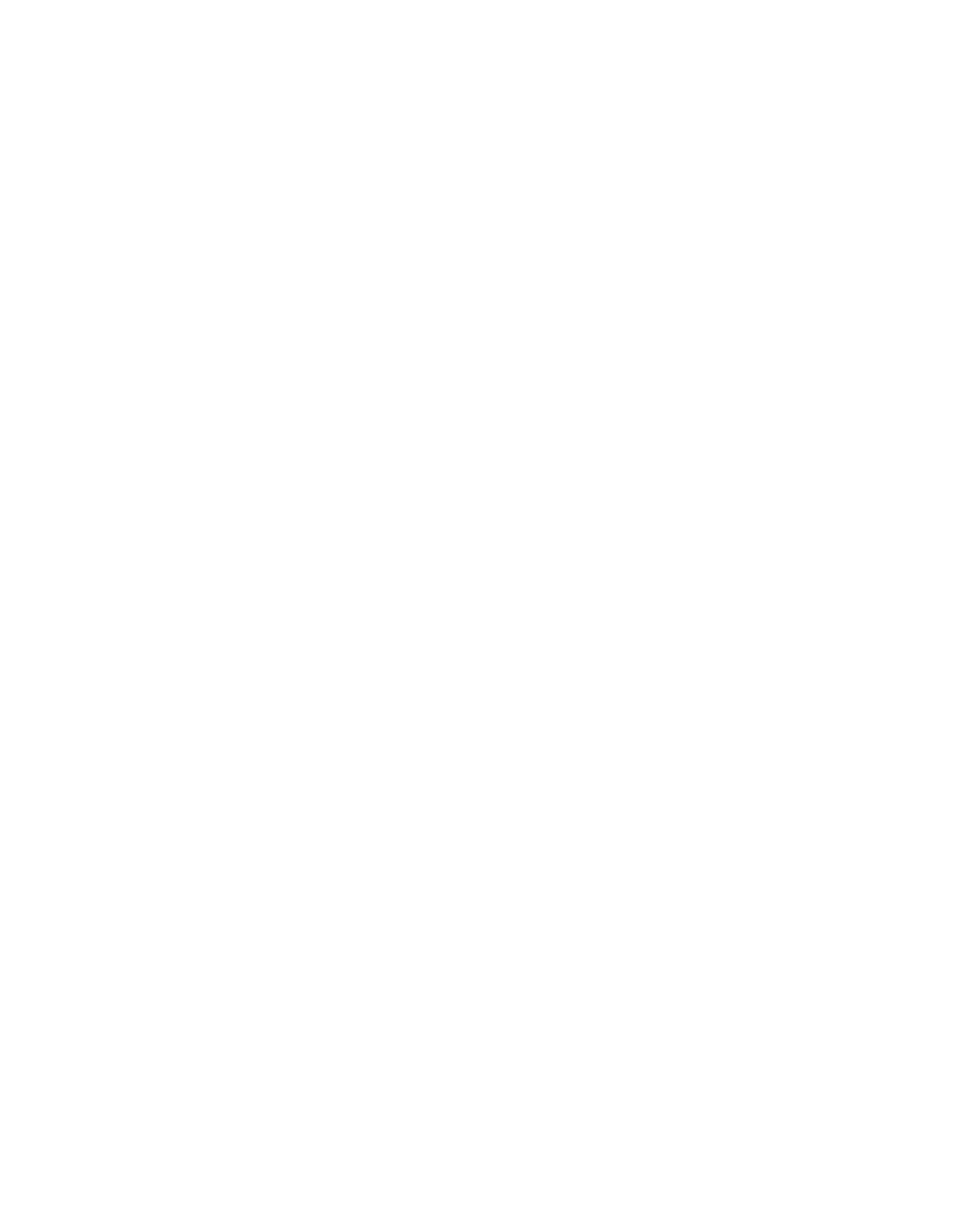# **LONG-TERM OUTCOMES OF PARTICIPANTS IN A CAREER EDUCATION PROGRAM FOR YOUNG ADULTS WHO HAVE PSYCHIATRIC DISABILITIES**

#### **Briefing Paper No. 2 of 3**

Between 1985 to 1989, 50 young adults with psychiatric disabilities participated in a career education program based on the choose-get-keep approach to psychiatric vocational rehabilitation developed by the Boston University Center for Psychiatric Rehabilitation. This program, held on the Boston University campus consisted of both classroom instruction and intensive professional and peer support. In 1995, a follow-up study, funded by the National Institute on Disability and Rehabilitation Research (NIDRR Grant #H133G20070) was funded to investigate the long term outcomes (5–8 years) of participants in this program. This paper reports the findings of the qualitative measures of that study. The study utilized a Participatory Action Research (PAR) model in which subjects and researchers collaborated to collect, analyze, and interpret data regarding the career related experiences of these individuals following termination of program participation. A semistructured interview process was designed and implemented. Consumer interviewers conducted the interviews. Concept mapping was chosen by the PAR team as the preferred method for analysis. Interviews of 18 former participants and 6 persons from a wait-listed control group were analyzed. While the original intent of the project was to focus exclusively on vocational outcomes (e.g., education and employment), the consumer members of the PAR team strongly recommended a broader interpretation of "career" as the focus for the interview. Two basic questions were the focus of the study: "what major life changes occurred for participants post program participation?" and, "what did participants believe to be the causes of these changes?"

## **Major Findings**

## *What major life changes occurred for participants post program participation?*

The concept mapping process revealed three major categories of life change as expressed subjectively by participants: 1) Losses, 2) Increased Resources and Opportunities, and 3) Personal Growth and Development. Subcategories of Losses included relationship losses, leaving people and places, negative health effects of medications, unwelcome changes, and social isolation. Subcategories of Increased Resources and Opportunities included fiscal autonomy and independence, education, personal and professional support, personal commitment to new directions, relationships supporting spiritual and psychological well being, and social activities. Subcategories of Personal Growth and Development included spiritual growth and development, personal mastery, and positive life changes associated with new skills and supports.

#### *What did participants believe to be the causes of these changes?*

As sources of change, participants reported three major categories of events: 1) Loss, 2) Relationship, and 3) External and Instrumental Influences. Subcategories of Loss included family separations and disconnections, and negative side effects of medication. Subcategories of Relationship included family and friends, "healing" relationships, traditional and alternative supports and participation in the Career Education Program. External and Instrumental Influences included increased financial resources, independent housing, and spiritual and community involvement.

#### **Conclusions**

Individuals with psychiatric disabilities who had previously participated in a university-based career education Program describe both positive and negative changes during the 5–8 years following program involvement. The major negative experience was categorized as loss, much of which was closely associated with having a psychiatric illness. However, former participants also identified two major categories of positive change: those associated with increased resources and opportunities, and those associated with personal growth and development.

Individuals with psychiatric disabilities who had previously participated in a university-based career education program specified former program participation as a cause of major life change, primarily in terms of the relationships they made with staff and with co-participants. They identified primary categories of sources for major life change as loss, relationship and community and instrumental influences beyond their immediate families and circle of professional resources.

#### **Implications and Recommendations**

While vocational rehabilitation professionals define school and work placement as measures of positive outcome, school and work were identified as means to ends rather than as ends in and of themselves. In fact, "work," as an outcome, was mentioned only in the context of promoting fiscal autonomy, independence, and personal mastery. Also, while professionals sometimes see personal growth and development as a prerequisite